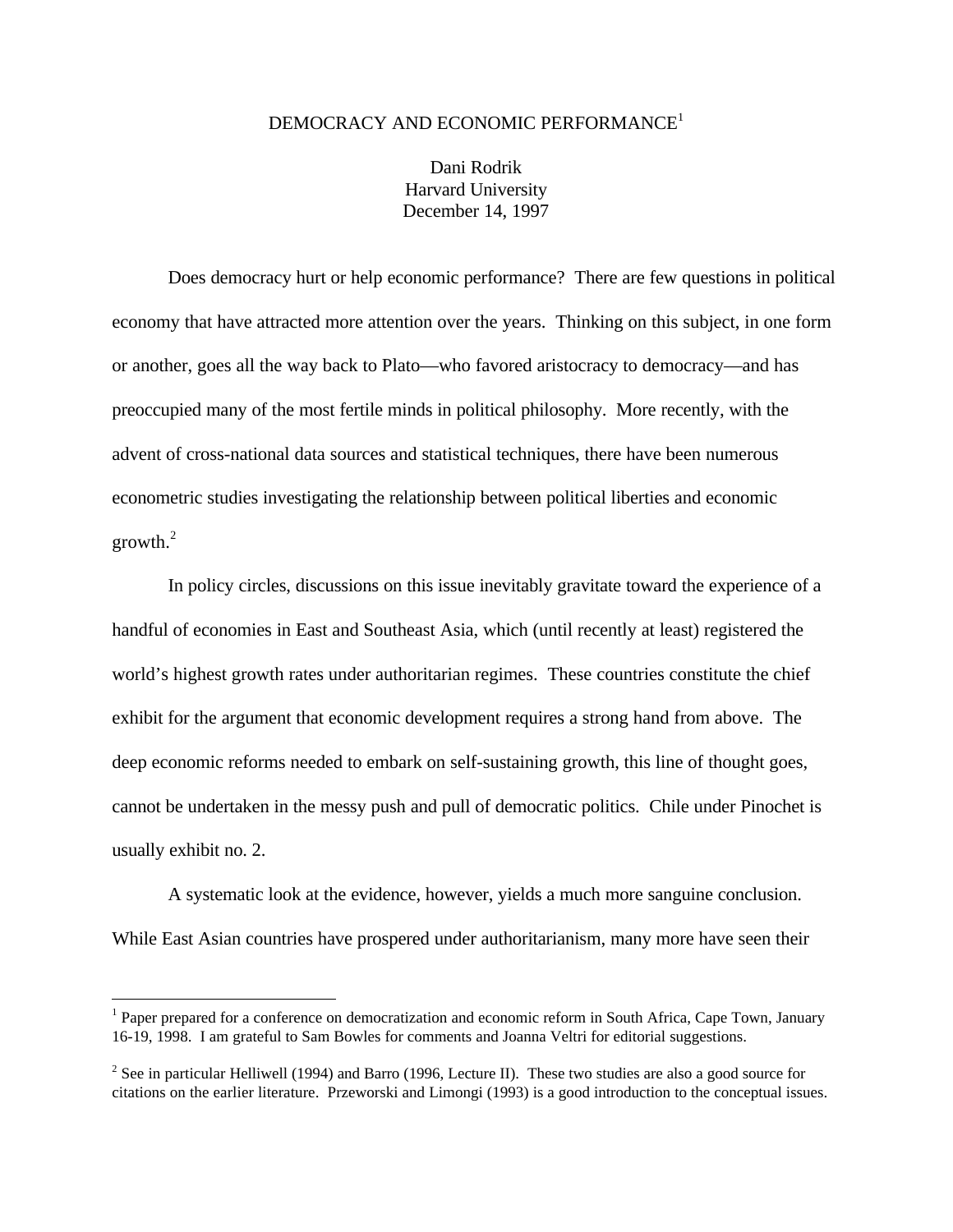economies deteriorate—think of Zaire, Uganda, or Haiti. Recent empirical studies based on samples of more than 100 countries suggest that there is little reason to believe democracy is conducive to lower growth over long time spans.<sup>3</sup> Neither is it the case that economic reforms are typically associated with authoritarian regimes (Williamson 1994). Indeed, some of the most successful reforms of the 1980s and 1990s were implemented under newly-elected democratic governments—think of the stabilizations in Bolivia (1985), Argentina (1991), and Brazil (1994), for example, or of the Polish transition from socialism.

Should we be agnostic then about the economic implications of democracy? Since civil liberties and political rights have intrinsic value independent of their economic consequences, it is good to know that fledgling democracies do not necessarily face any tradeoffs. But there is more to be said on behalf of democracy.

As I will demonstrate in this paper, democracies perform better than authoritarian regimes in a number of respects which have received scant attention to date. I will show four results in particular:

- 1. Democracies yield long-run growth rates that are more predictable.
- 2. Democracies produce greater stability in economic performance.
- 3. Democracies handle adverse shocks much better.

<u>.</u>

<sup>&</sup>lt;sup>3</sup> Helliwell (1994) and Barro (1996) try to control for the endogeneity of democracy in estimating the effect of the latter on growth. Helliwell finds that democracy spurs education and investment, but has a negative (and insignificant) effect on growth when investment and education are controlled. On balance, he finds no "systematic net effects of democracy on subsequent economic growth." Barro finds a non-linear relationship, with growth increasing in democracy at low levels of democracy and decreasing in democracy at higher levels. The turning point comes roughly at the levels of democracy existing in Malaysia and Mexico (in 1994), and somewhat above South Africa's level prior to its transition. A more recent paper by Chowdhurie-Aziz (1997) finds a positive association between the degree of non-elite participation in politics and economic growth. See also Tavares and Wacziarg (1996) who estimate a system of simultaneous equations and find a positive effect of democracy on growth through the channels of enhanced education, reduced inequality, and lower government consumption.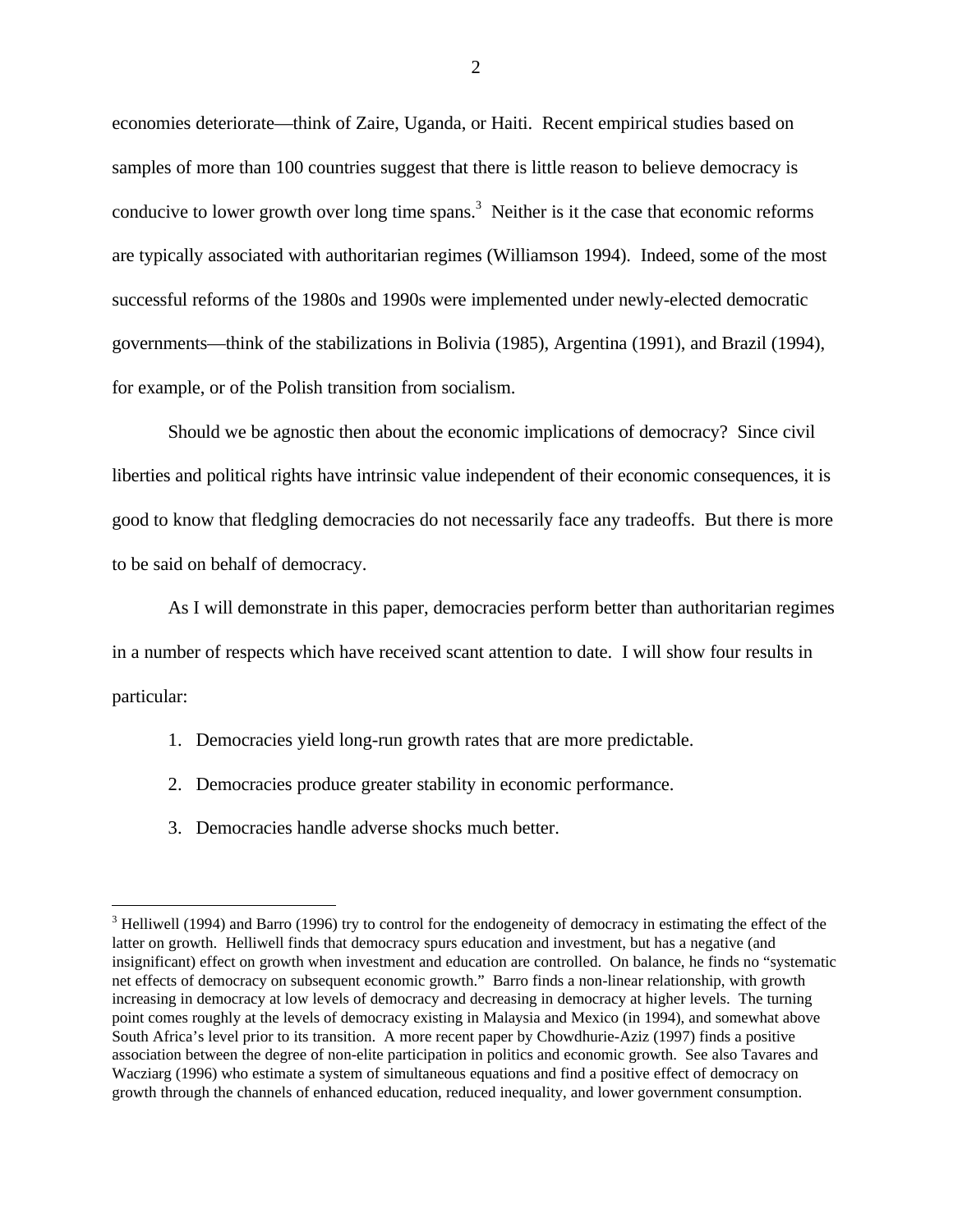### 4. Democracies pay higher wages.

The first of these implies that economic life is less of a crap shoot under democracy. The second suggests that, whatever the long-run growth level of an economy, there is less instability in economic outcomes under a democratic regime than there would be under an autocracy. The third finding indicates that the presence of civil liberties and political rights improves an economy's capacity to adjust to changes in the external environment. The final point suggests that democracies produce superior distributional outcomes. Taken together, these results provide a clear message: a risk-averse individual not blessed with a lot of capital—an individual, that is, like most of us—is considerably better off living in a democracy.

The bulk of this paper is devoted to reviewing the evidence. In the concluding section, I will suggest some hypotheses that may help account for the economic superiority of democracy.

### Democracy and long-run growth

 $\overline{a}$ 

As I mentioned in the introduction, there does not seem to be a strong, determinate relationship between democracy and long-run growth. A representative scatter plot is shown in Figure 1 for a sample of about 90 countries. The figure shows the partial relationship between a country's level of democracy and its growth rate of GDP per capita during the 1970-89 period, after initial income, education, and the quality of governmental institutions are controlled. Democracy is measured on a scale of 0 to 1, using the Freedom House index of civil liberties and political rights.<sup>4</sup> The slope of the partial regression line is virtually zero.<sup>5</sup>

<sup>&</sup>lt;sup>4</sup> See Barro (1996) for a discussion of this index and comparison with others.

<sup>&</sup>lt;sup>5</sup> Introducing a quadratic term in democracy yields the pattern of coefficients found in Barro (1996), but neither term is statistically significant.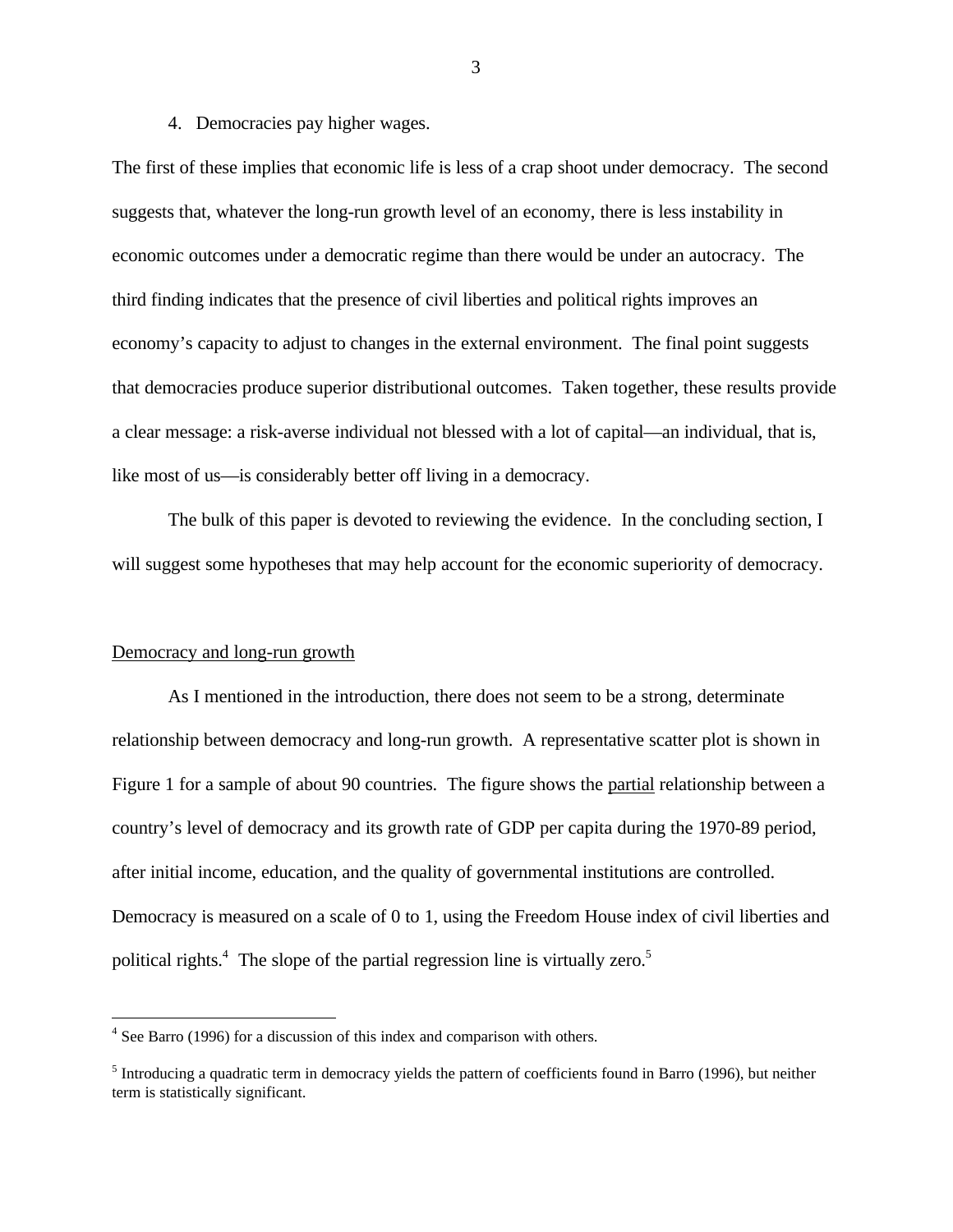Looking at individual cases, it becomes quickly evident why this is so. Among highgrowth countries, Taiwan, Singapore, and Korea rank low in terms of democracy, this being the source of the conventional wisdom among policymakers reported above. But some other countries, Botswana and Malta in particular, have done equally well or even better under fairly open political regimes. (Note that the rankings in this figure have to be interpreted relative to the benchmarks established by the presence of the other controls in the regression.) Poor performers can similarly be found at either end of the democracy spectrum: South Africa and Mozambique have done poorly under authoritarian regimes, the Gambia and Jamaica under relatively democratic ones.

Hence mean long-run growth rates tend not to depend on political regime type. A different question is whether democracy is the safer choice in the following sense: is the crossnational variance in long-run growth performance smaller under democracies than it is under autocracies? Since mean growth rates do not differ, a risk-averse individual would unambiguously prefer to live under the regime where expected long-run growth rates cluster more closely around the mean.

I first divide the country sample into two roughly equal-sized groups. I call those with values of the democracy index less than 0.5 "autocracies" (n=48), and those with values greater or equal to 0.5 "democracies" (n=45). The top panel in Table 1 shows the coefficients of variation of long-run growth rates, computed across countries for the 1960-89 period, for the two samples. The first row shows the unconditional coefficients of variation, without any controls for determinants of growth rates. The second row displays the conditional version of the same, where the variation now refers to the unexplained component from a cross national regression (separate for each sample) with the following control variables: initial GDP per capita, initial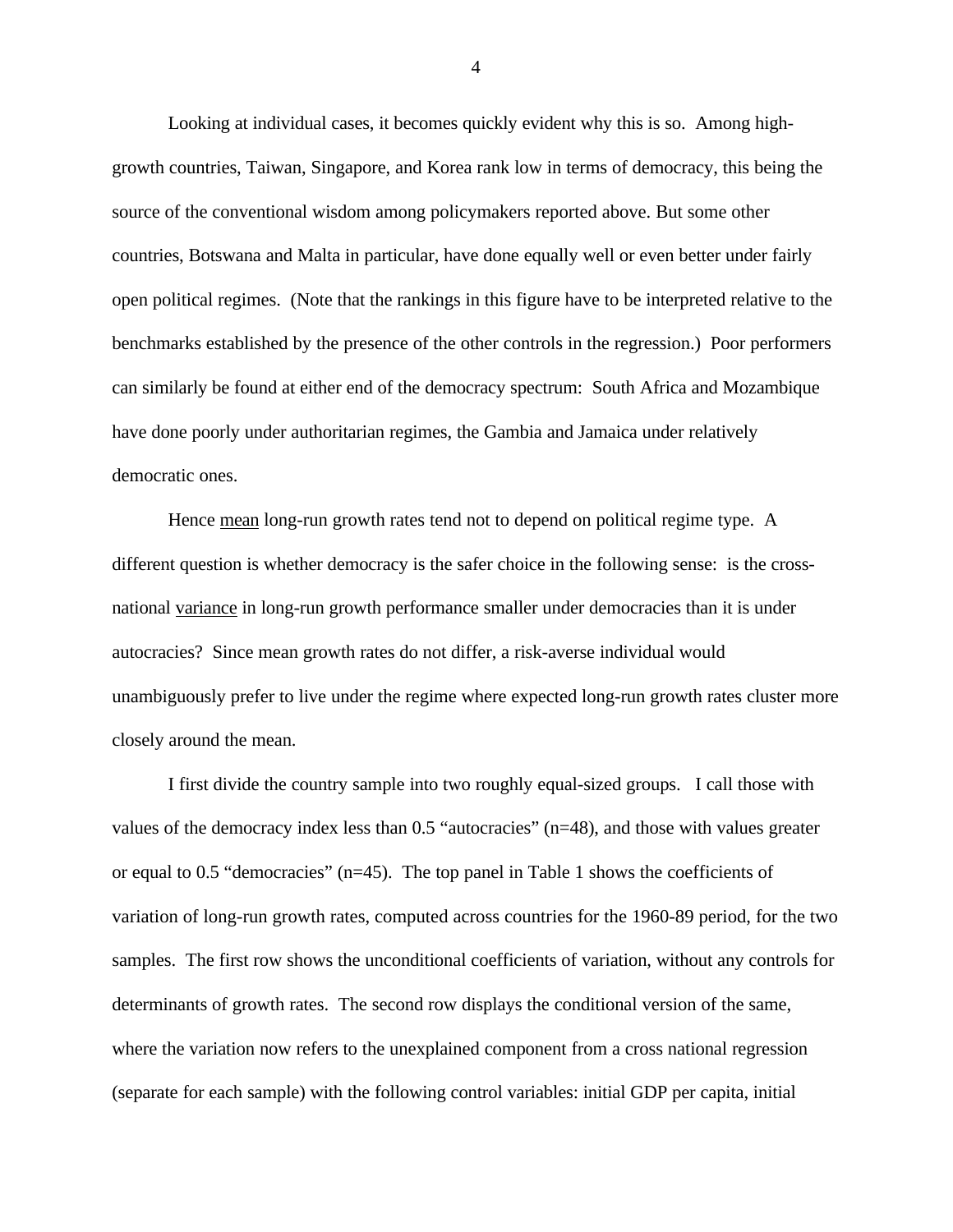secondary school enrollment ratio, and regional dummies for Latin America, East Asia, and sub-Saharan Africa. I find that the coefficient of variation (whether conditional or unconditional) is substantially higher for autocracies than it is for democracies.

Since countries with authoritarian regimes tend to have lower incomes, perhaps this result reflects the greater randomness in the long-run growth rates of poor countries. To check against this possibility, I divided countries differently. First, I regressed the democracy index on income and secondary enrollment levels across countries ( $R^2 = 0.57$ ). Then I regrouped my sample of countries according to whether their actual democracy levels stood below or above the regression line. Countries above (below) the regression line are those with greater (less) political freedoms than would be expected on the basis of their income and educational levels. In the bottom panel of Table 1, these two groups are labeled "high democracy" (n=49) and "low democracy" (n=44) respectively. The coefficients of variation for long-term growth rates are then calculated for each group in the same way as before. Our results remain qualitatively unchanged, although the gap between the two groups shrinks somewhat: the coefficient of variation is smaller in countries with greater political freedoms (where "greater" now refers to the benchmark set by the cross-national regression relating democracy levels to income and education).

The bottom line is that living under an authoritarian regime is a much riskier gamble than living under a democracy.

## Democracy and short-term performance

A point similar, but not identical, to the one just discussed was anticipated by Sah (1991), who argued that de-centralized political regimes (and democracies in particular) should be less prone to volatility. The rationale behind this idea is that the presence of a wider range of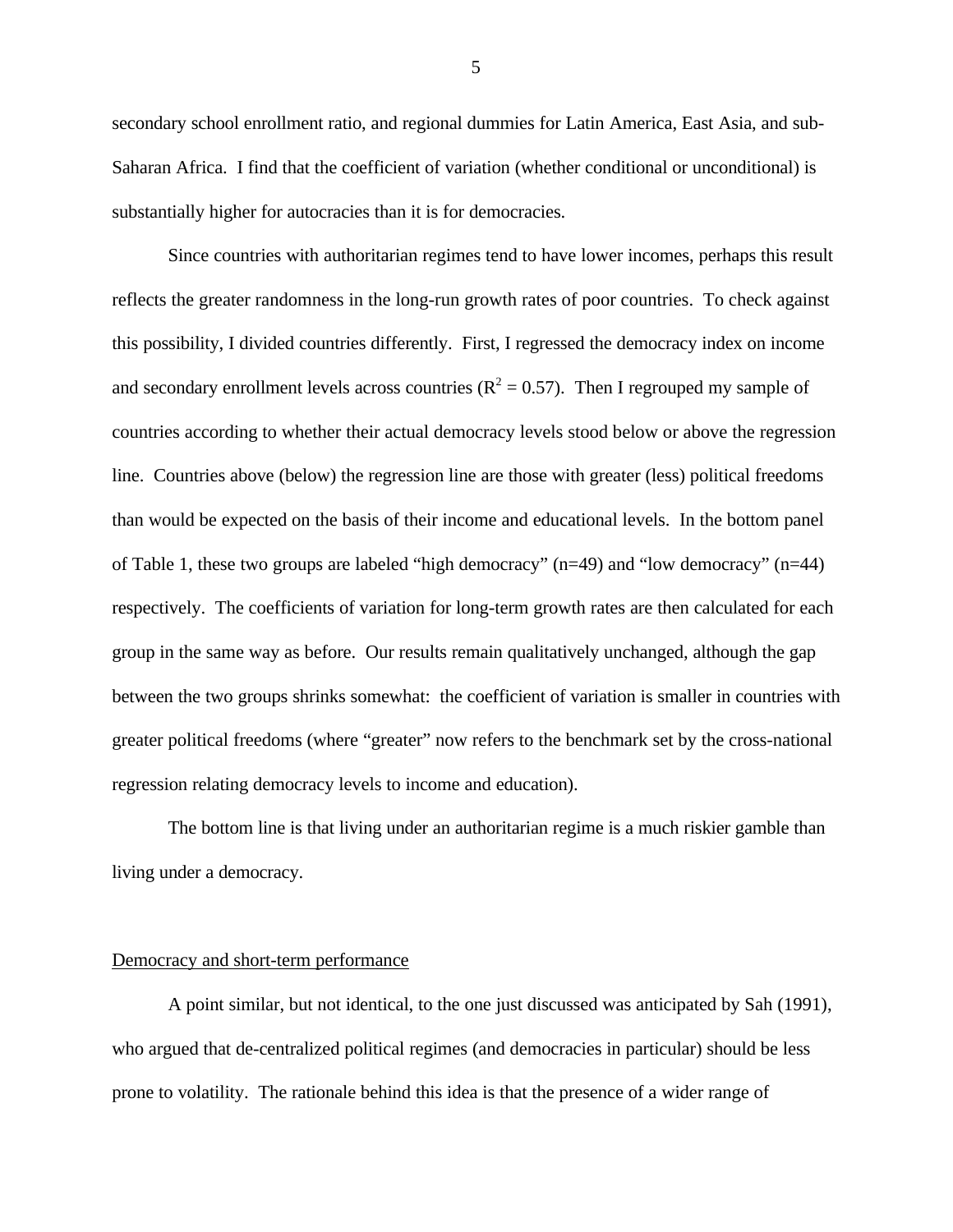decision-makers results in greater diversification and hence less risk in an environment rife with imperfect information. Note that this argument is about short-term volatility in economic performance, and not about the dispersion in long-term growth rates which was the focus of the previous section.

To determine the relationship between regime type and volatility in short-run economic performance, I focus on three national-accounts aggregates: (a) real GDP; (b) real consumption; and (c) investment. (All data are from the Penn World Tables, Mark 5.6.) In each case, volatility is measured by calculating the standard deviation of annual growth rates of the relevant aggregate over the 1960-89 period (more accurately, by taking the standard deviation of the first differences in logs). Then each measure of volatility is regressed on a number of independent variables, including our measure of democracy. The other independent variables included are: log percapita GDP, log population, exposure to external risk, and dummies for Latin America, East Asia, sub-Saharan Africa, and OECD.

Table 2 shows the results. The estimated coefficient on the measure of democracy is negative and statistically significant in all cases. A movement from pure autocracy (democracy = 0) to pure democracy  $( =1)$  is associated with reductions in the standard deviations of growth rates of GDP, consumption, and investment of 1.3, 2.3, and 4.4 percentage points, respectively. These effects are fairly sizable. Figure 2 shows a partial scatter plot which helps identify where different countries stand. Long-standing democracies such as India, Costa Rica, Malta, and Mauritius have experienced significantly less volatility than countries like Syria, Chile, or Iran, even after controlling for country size and external shocks.

Moreover, as the last column of Table 2 shows, causality seems to run directly from regime type to volatility (rather than vice versa). In this column I have used secondary enrollment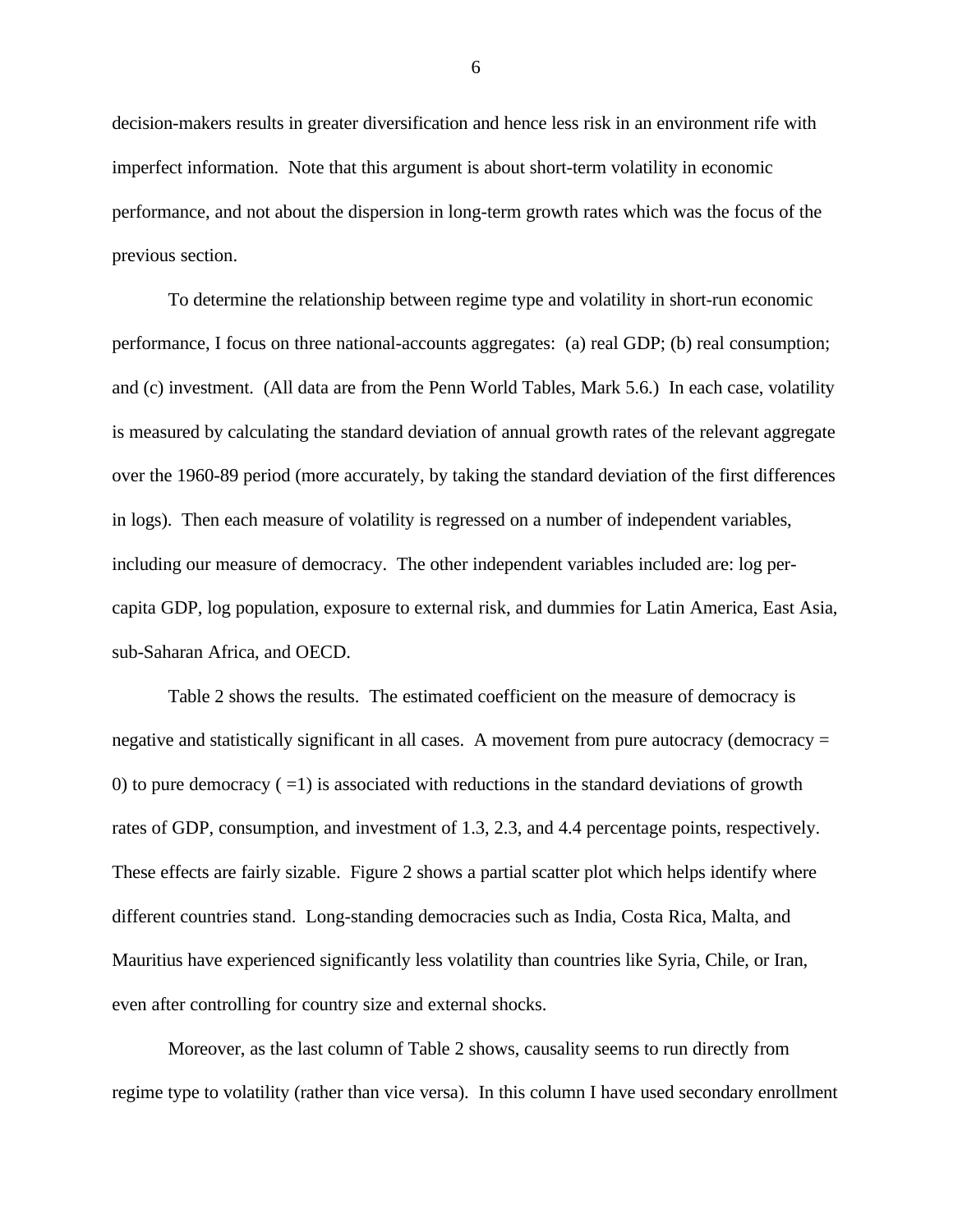ratio as an instrument for democracy (in addition to the other independent variables mentioned earlier). This variable has all the properties of a desirable instrument, as it is well correlated with democracy but virtually uncorrelated with the error term from the OLS regression. With democracy instrumented in this fashion, the estimated coefficient actually doubles in absolute value.

The evidence strongly suggests, therefore, that democracy is conducive to lower volatility in economic performance.

#### Democracy and resilience in the face of economic shocks

The late 1970s were a watershed for most developing economies. A succession of external shocks during this period left many of them in severe payment difficulties. In some cases, as in most of Latin America, it took almost a decade for macroeconomic balances to be restored and for growth to resume. The question I now pose is whether democratic and participatory institutions helped or hindered adjustment to these shocks of external origin.

The main thing I am interested in explaining is the extent of economic collapse following an external shock. In another paper (Rodrik 1997a), I have explored how social cleavages and domestic institutions of conflict management mediate the effects of shocks on economic performance. Here I focus on the role of democratic institutions specifically.

In a recent review of the growth experience of developing countries, Pritchett (1997) has looked for breaks in trend growth rates. These breaks tend to coalesce around the mid- to late-1970s, with 1977 as the median break year. (See the appendix for data on individual countries.) I use the difference in growth rates before and after the break as my dependent variable.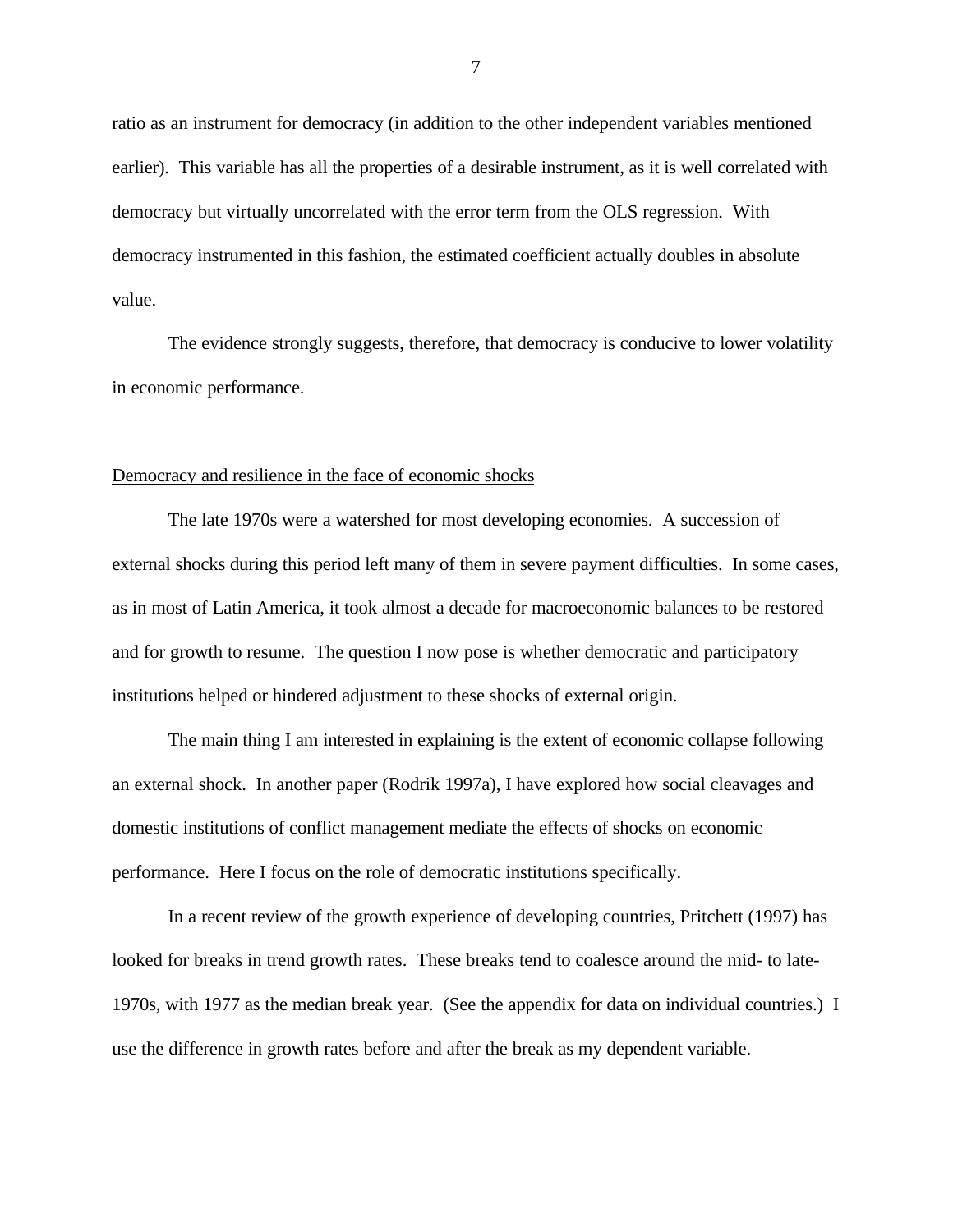The basic story in Rodrik (1997a) is that the adjustment to shocks will tend to be worse in countries with deep latent social conflicts and with poor institutions of conflict management. Consequently, such countries will experience larger declines in growth rates following shocks. These ideas are tested by regressing the change in growth on indicators of latent conflict and on proxies for institutions of conflict management (in addition to other variables<sup>6</sup>). Figure 3 displays a sample partial scatter plot, showing the relationship between ethnic cleavages and the growth decline. Controlling for other variables, there is a systematic relationship between these two: countries with greater ethnic and linguistic fragmentation experienced larger declines in economic growth.

Our interest in democratic institutions in this context derives from the idea that such institutions provide ways of regulating and managing social conflicts through participatory means and the rule of law, and hence dissipate the adverse consequences of external shocks. To test this hypothesis, we check to see whether our measure of democracy—this time restricted to the 1970s only, to avoid possible reverse-causality complications—is related to changes in growth rates subsequent to the shocks. The partial scatter plot shown in Figure 4, covering 101 countries, suggests a clear affirmative answer. Countries with greater civil liberties and political rights during the 1970s experienced <u>lower</u> declines in economic growth when their trend growth rate changed. The relationship is highly significant in statistical terms; the t-statistic on the estimated coefficient on democracy is 3.53, with a p-value of 0.001. Figure 5 shows the results when sub-Saharan African countries are excluded from the sample. The reason to exclude these is both

 $\overline{a}$ 

<sup>&</sup>lt;sup>6</sup> Each regression in this paper includes the following variables on the right-hand side in addition to those specifically discussed: log GDP per-capita in 1975, growth rate prior to break year, measure of external shocks during the 1970s, ethno-linguistic fragmentation (*elf60*), and regional dummies for Latin America, East Asia, and sub-Saharan Africa.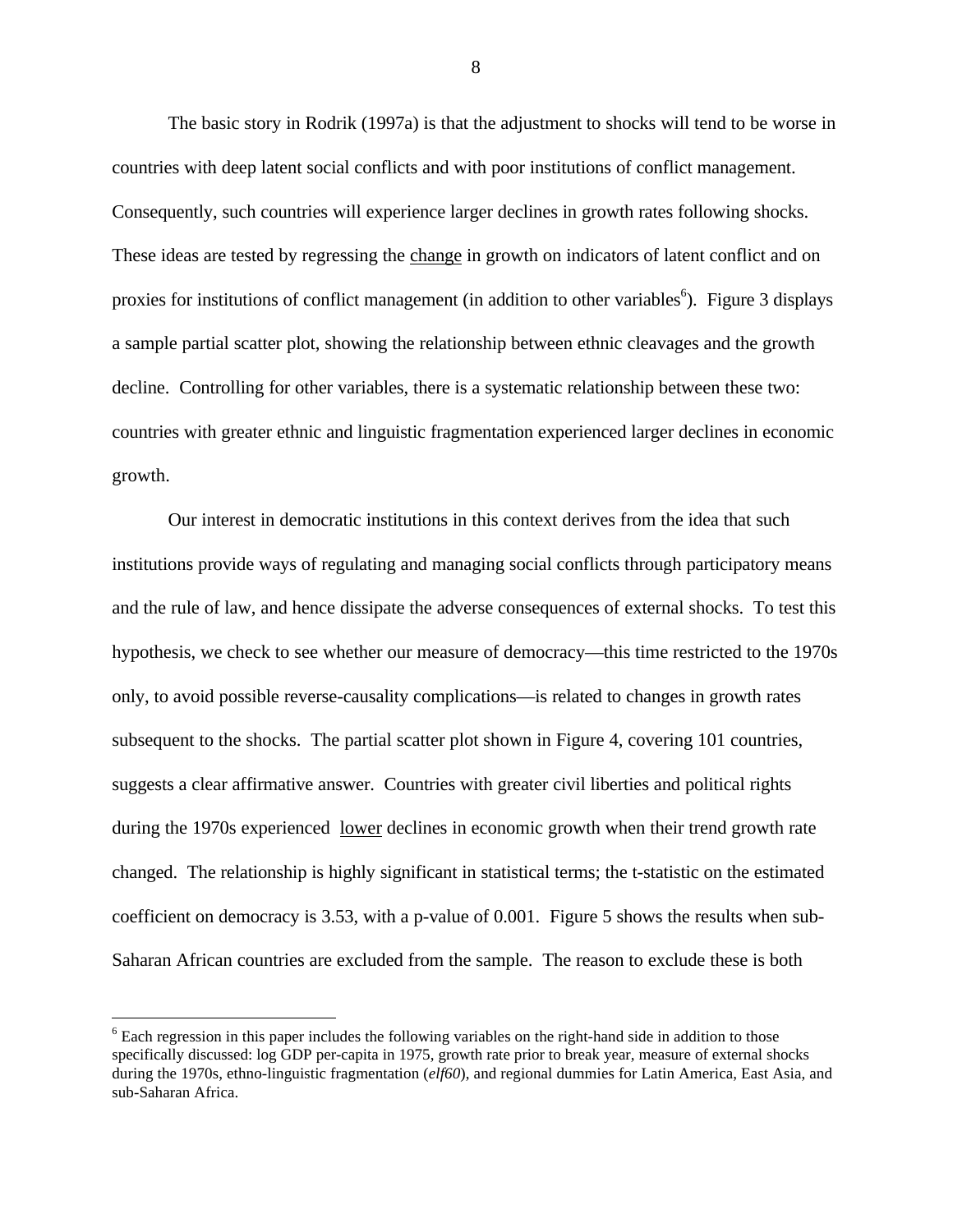concern with data quality and the possibility that the relationship is driven by a few African countries with extreme values. But the relationship holds just as well in the restricted sample: the partial slope coefficient is virtually unchanged and the t-statistic is almost as high (3.32). As these two figures show, the hardest hit countries tended to be those with few political liberties (relative to what would be expected of countries at their levels of income), such as Syria, Algeria, Panama, and Gabon. Countries with open political regimes, such as Costa Rica, Botswana, Barbados, and India, did much better.

These results are perhaps surprising in view of the common presumption that it takes strong, autonomous governments to undertake the policy adjustments required in the face of adversity. They are less surprising from the perspective articulated above: adjustment to shocks requires managing social conflicts, and democratic institutions are the ultimate institutions of conflict management.

To probe the issues more deeply, I investigate the relationship between declines in growth and three other aspects of political regime: (a) the degree of institutional (de jure) independence of the executive; (b) the degree of operational (de facto) independence of the executive; and (c) the degree to which non-elites can access political institutions. These three variables come originally from the Polity III data (see Jaggers and Gurr, 1995), and have been re-coded on a scale of 0 to 1 for the purposes of the current exercise. As before, I use the averages of the values reported for each country during the 1970s. The appendix lists the underlying data. Note that these three indicators are correlated with the Freedom House measure of democracy (which I have been using up to this point) in the expected manner: independence of the executive tends to be lower in democracies, and avenues of non-elite participation are larger. But there are interesting exceptions. The United States, for example, ranks highest not only on the democracy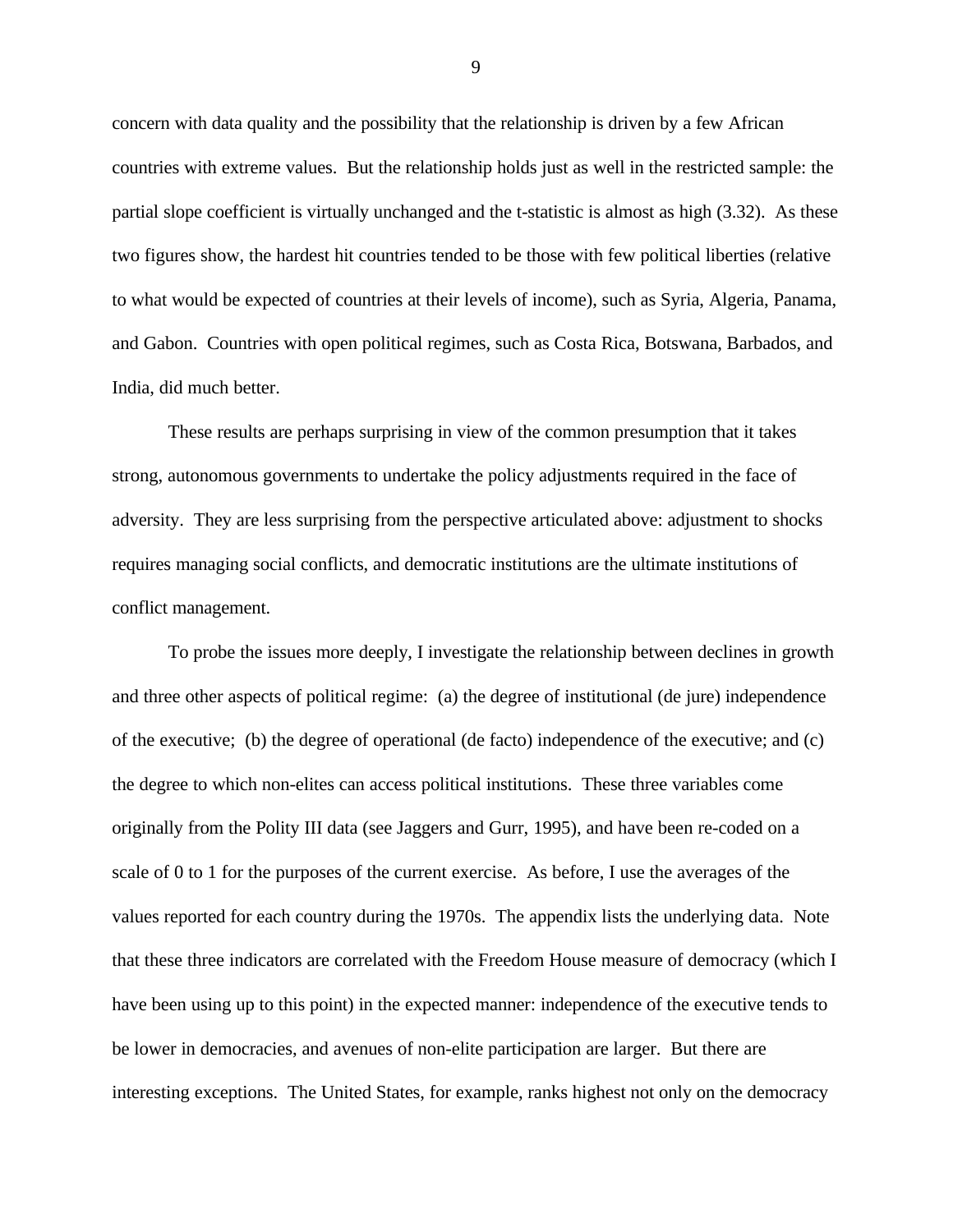index, but also in the degree of institutional (de jure) independence of the executive. Other democracies with relatively autonomous executives (de jure) are France, Canada, and Costa Rica. By contrast, South Africa is coded as having had (during the 1970s) little democracy and little executive autonomy.

A nagging question in the literature on political economy is whether an insulated and autonomous executive is necessary for the implementation of economic reforms.<sup>7</sup> This question is somewhat distinct from the question about democracy proper, since, as the examples just mentioned illustrate, one can conceive of democratic systems that nonetheless have well-insulated executives. Therefore the Polity III indicators are particularly relevant.

The results shown in Figures 6-8 are again somewhat surprising—at least when approached from the technocratic perspective. I find that more significant growth declines are associated with greater institutional and operational independence of the executive and lower levels of political access by non-elites.<sup>8</sup> The estimated coefficients are statistically highly significant in all cases. Therefore, not only do we not find that executive autonomy results in better economic management, the results strongly suggest the converse: political regimes with lower executive autonomy and more participatory institutions handle exogenous shocks better!<sup>9</sup> This might be part of the explanation for why democracies experience less economic instability over the long run (as demonstrated in the previous section).

 $7$  This literature is briefly surveyed and evaluated in Rodrik (1996).

<sup>&</sup>lt;sup>8</sup> Moreover, the estimated signs on these variables remain unchanged if democracy is entered separately in the regression.

 $9<sup>9</sup>$  The finding on political participation echoes the argument in Isham et al. (1997) that more citizen voice results in projects with greater economic returns.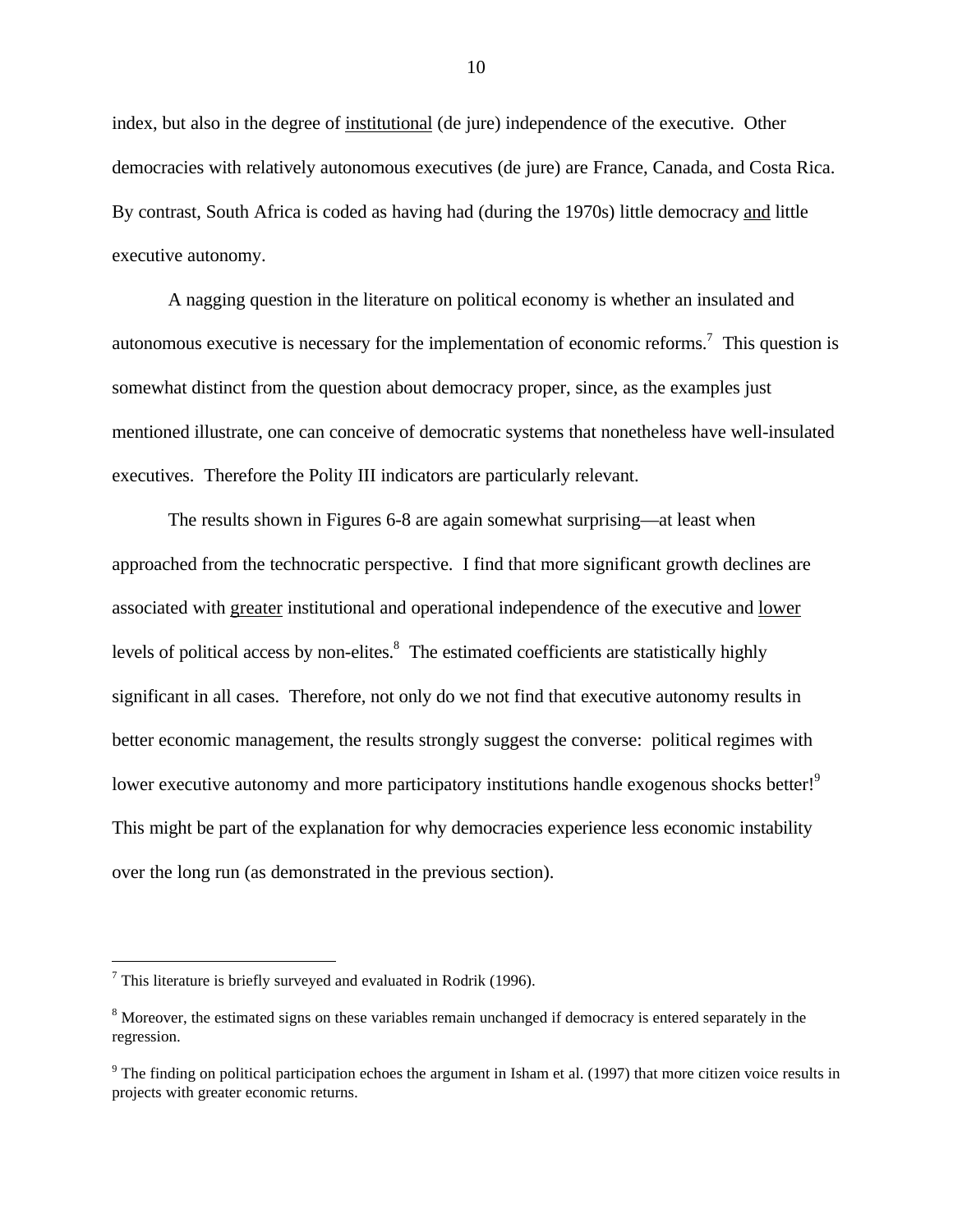## Democracy and wages $^{10}$

Finally, I turn to distributional issues. I will provide evidence on the distribution of enterprise surplus in the manufacturing sectors of a broad range of countries. In particular, I will show that there is a robust and statistically significant association between the extent of democratic rights and wages received by workers, controlling for labor productivity, income levels, and other possible determinants. The association exists both across countries and over time within countries (i.e. in panel regressions with fixed effects as well as in cross-section regressions).

My dependent variable is the average level of dollar wages in manufacturing.<sup>11</sup> As is to be expected, labor productivity (manufacturing value added, MVA, per worker) turns out to be the main determinant of wage differences across countries. But other variables play a role as well, as shown in column (1) of Table 3. I find that controlling for labor productivity, higher wages are associated with higher levels of GDP per capita and with higher levels of consumption prices. They are also associated with greater democracy.<sup>12</sup>

The estimate in column (1) suggests a statistically highly significant (p-value  $< 0.000$ ) and sizable impact from democratic institutions. Going from the level of democracy in Iraq (0) to that in the U.S. (1) is associated with an increase in wages of 60 percent, holding all else constant. Somewhat more realistically, moving from Mexico's democratic level (0.5) to that of the U.S. is

 $\overline{a}$ 

 $10$  This section draws heavily on Rodrik (1997b).

<sup>&</sup>lt;sup>11</sup> The data come from UNIDO, via the World Bank's Labor Market Data Base (see Rodrik 1997b for more details on data sources). I am grateful to Martin Rama for making the data available.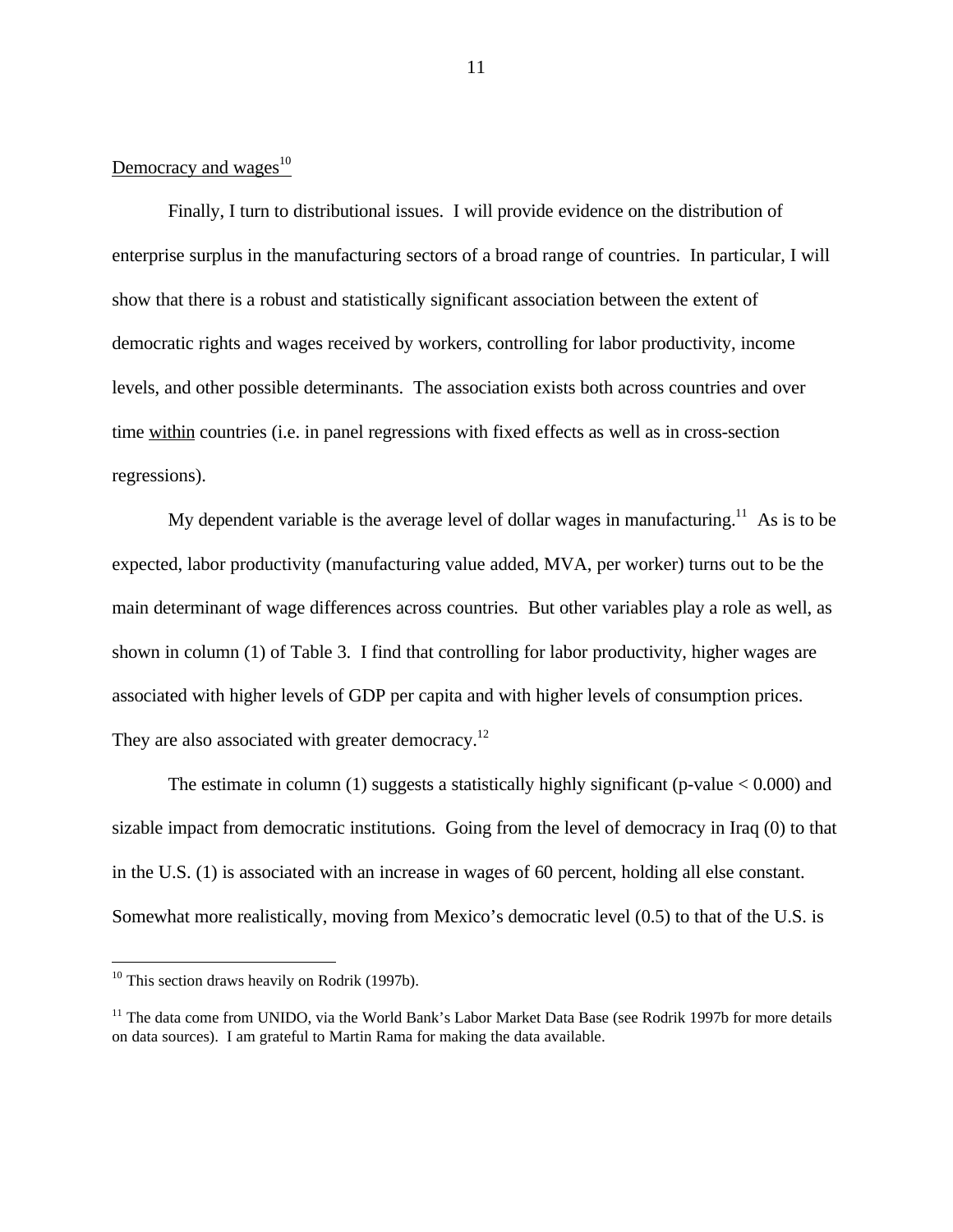associated with an increase of 30 percent. (Note that the panel estimates reported later would lead us to reduce these impacts by half.)

The partial scatter plot shown in Figure 9 gives a visual sense of the results. We notice that countries with greater democratic freedoms than would have been predicted from their income levels such as India, Israel, Malta, and Cyprus also have correspondingly higher wages relative to productivity. Some countries at the other end of the spectrum—lower-than-expected values for the democracy index and low wages—are Syria, Chile<sup>13</sup>, Saudi Arabia, Turkey, and Mexico.

Columns (2) through (7) check for robustness by including a number of additional regressors (regional and country-grouping dummies are included in all the regressions). I first try some variables that were included in Freeman's (1994) paper on national wage differentials: schooling, urbanization, and openness. None of these enters significantly, which is not surprising since unlike Freeman (1994) I control for labor productivity directly. Next I include a dummy for oil exporters, which enters with a negative sign (contrary to my expectations) but is again not significant. Finally, I include two measures of labor rights: the unionization rate and the number ratified among the ILO's six basic workers' rights conventions. Neither is significant by conventional standards, and the sign on unionization is actually negative. We should not take the latter result seriously, however, because of the small sample size in the regression where

 $12$  The regressions shown in Table 3 also include a range of regional and country-grouping dummies (see note to the Table). The estimated coefficients tend to be statistically significant for East Asia and Latin America (and negative in both cases).

<sup>&</sup>lt;sup>13</sup> The data refer to the 1985-89 period, during which Chile was run by a military dictatorship. Democratic elections were held in 1989 (see below on the Chilean case).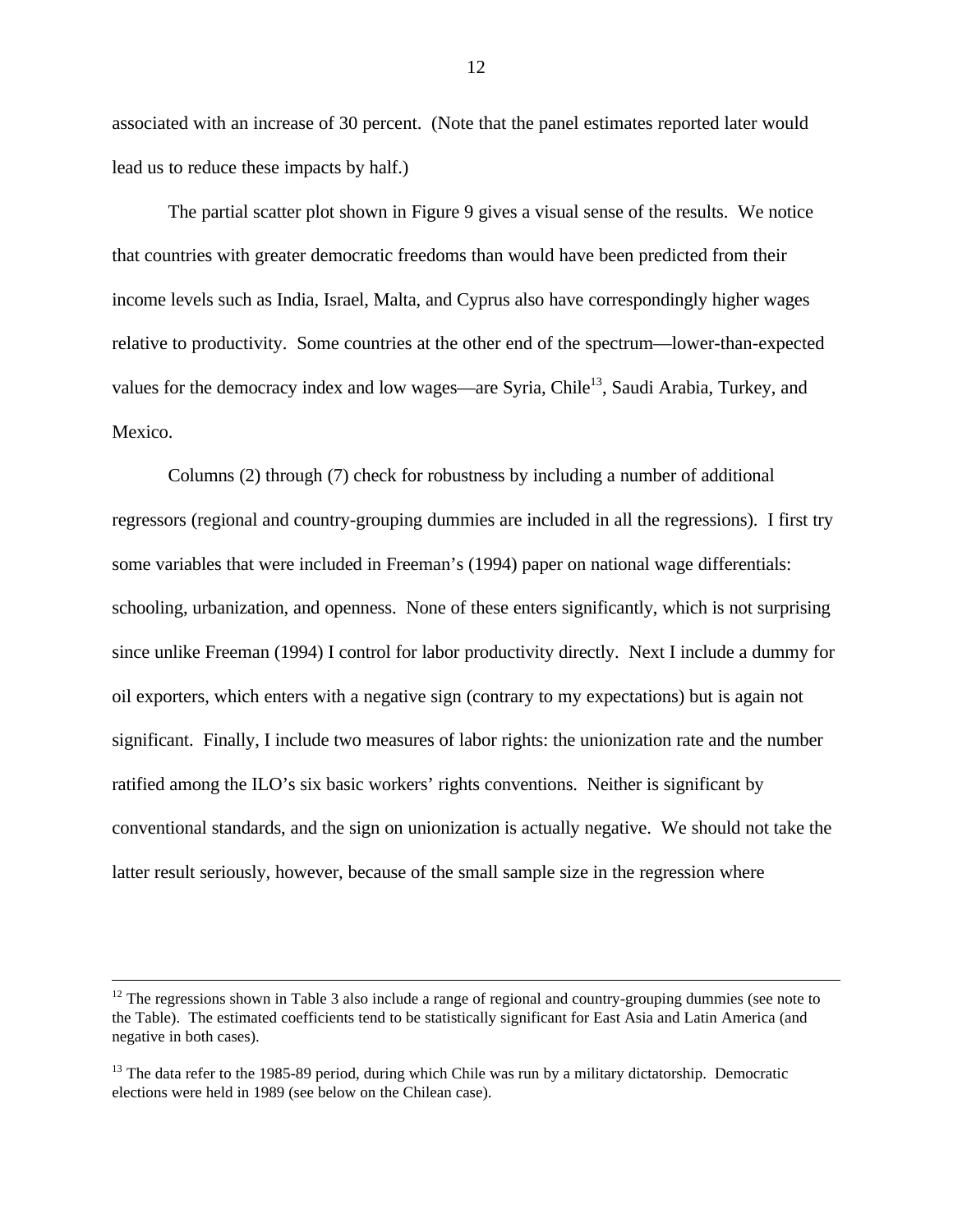unionization is included  $(42 \text{ countries})$ .<sup>14</sup> The estimated coefficient on democracy remains virtually unchanged and highly significant in all these regressions.

The final column of Table 3 shows the results of two-stage least squares estimation, with democracy treated as an endogenous variable. Following the work of Barro (1996), I use schooling, a dummy for oil exporters, and five-year lagged democracy as instruments. The estimated coefficient on democracy is still highly significant, and actually larger.

These results are for a cross-section of about 80 countries during the second half of the 1980s. The democracy index is available on a consistent basis for the entire 1970-94 period. The data on labor costs and productivity are more patchy, but it is possible to construct time series for a significant number of countries. Therefore, the natural next step is to pool time-series and cross-section data and use panel techniques to see whether the relationship between democracy and wages holds up in a panel setting as well. I use five-year averages of the data covering a maximum of five sub-periods for each country, namely 1970-74, 1975-79, 1980-84, 1985-89, and 1990-94. This gives us a total of 388 observations. (The panel is not balanced since not all countries have data for all five-year sub-periods.)

I run three types of regressions on the pooled data: OLS with period dummies; randomeffects (also with period dummies); and full fixed-effects (with dummies for both periods and countries). Note that the fixed-effects methodology is particularly demanding in this context, as it requires that the effect of democracy on wages be recovered from the relatively few time-series observations for individual countries. Since wages and MVA/worker are both measured in current dollars, I run these regressions also in a slightly different form to eliminate any spurious

 $<sup>14</sup>$  Also, the sign on unionization turns positive when democracy is excluded from the regression, but the coefficient</sup> remains insignificant.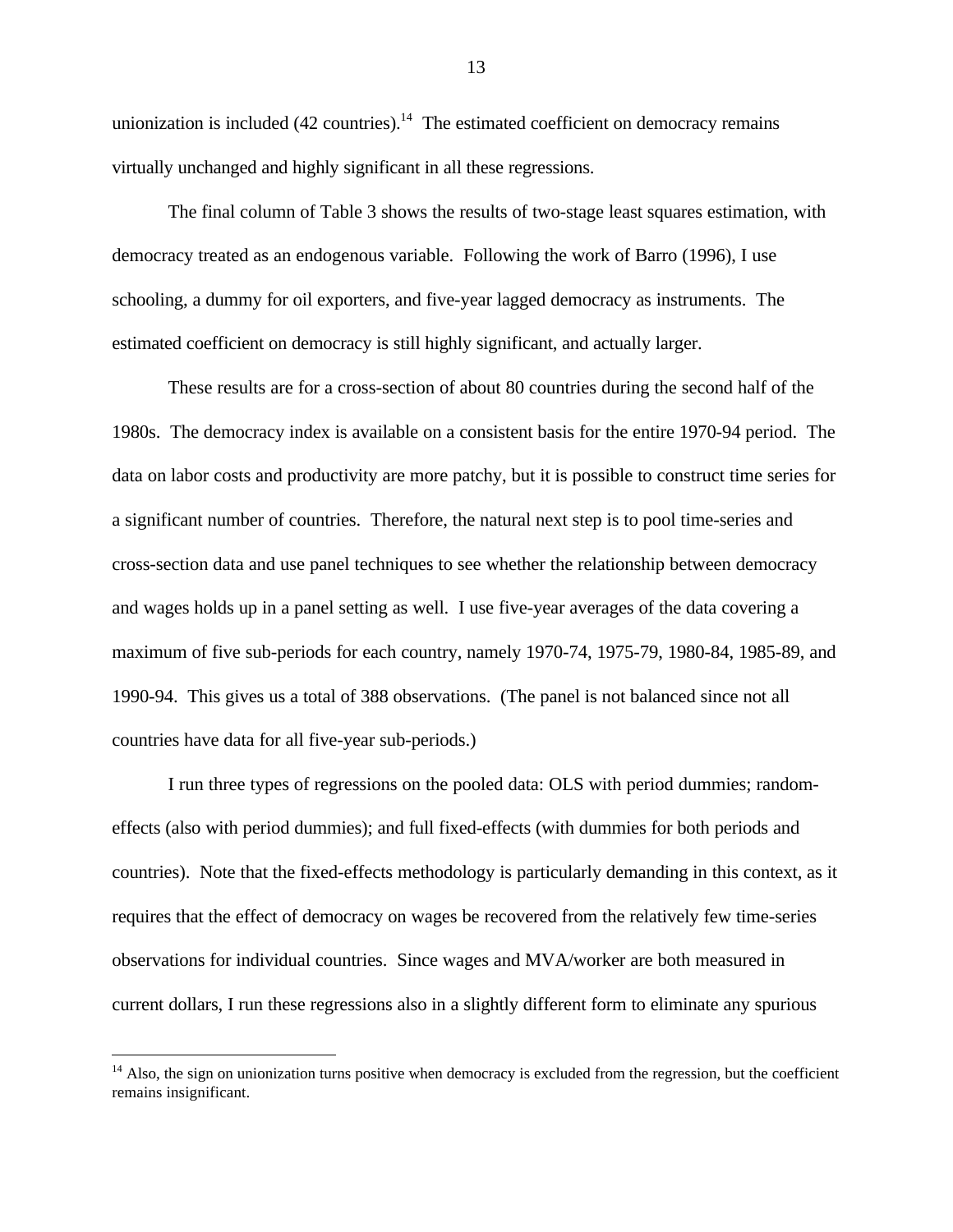effects arising from inflation over time: I use as my dependent variable the ratio of wages to MVA/worker (which I call "unit labor costs").

The results, displayed in Table 4, are remarkably consistent where the democracy variable is concerned, regardless of the method of estimation.<sup>15</sup> I obtain a range of estimates for the coefficient on democracy of 0.2-0.4, with the fixed-effects regressions providing the lowest estimates. All the estimates are statistically significant at the 95 percent level or better. Indeed, in light of the limited number of time-series observations and the relatively small variation in democracy over time in most countries, it is striking that the results of the fixed effects regressions are so strong. This constitutes quite persuasive evidence that the enhancement of democratic institutions raises wages for workers.

I end by providing some event-study type evidence from countries that have gone through significant transformations in regime type. Table 5 lists twelve instances of transition (drawn from the experiences of Chile, Turkey, Argentina, Brazil, Hungary, Spain, Greece, and Portugal), selected according to availability of continuous annual data and a clear instance of regime change. In each case, the table shows the pre- and post- level of wages relative to labor productivity, or alternatively the factor share of labor (wL/pQ). In all four cases of transition from democracy to authoritarian regimes, we find a dramatic fall in the factor share of labor. In six out of eight cases of transition to democracy we find an increase in the labor share. On the whole, 10 out of the 12 cases listed here behave in the manner consistent with the econometric results.

<sup>&</sup>lt;sup>15</sup> We include openness on the right-hand side of these regressions because it enters with a statistically significant coefficient in the pooled OLS version. However, this variable is no longer significant when we estimate the regressions with random or fixed effects (giving us a result more in line with the cross-section results reported in Table 3).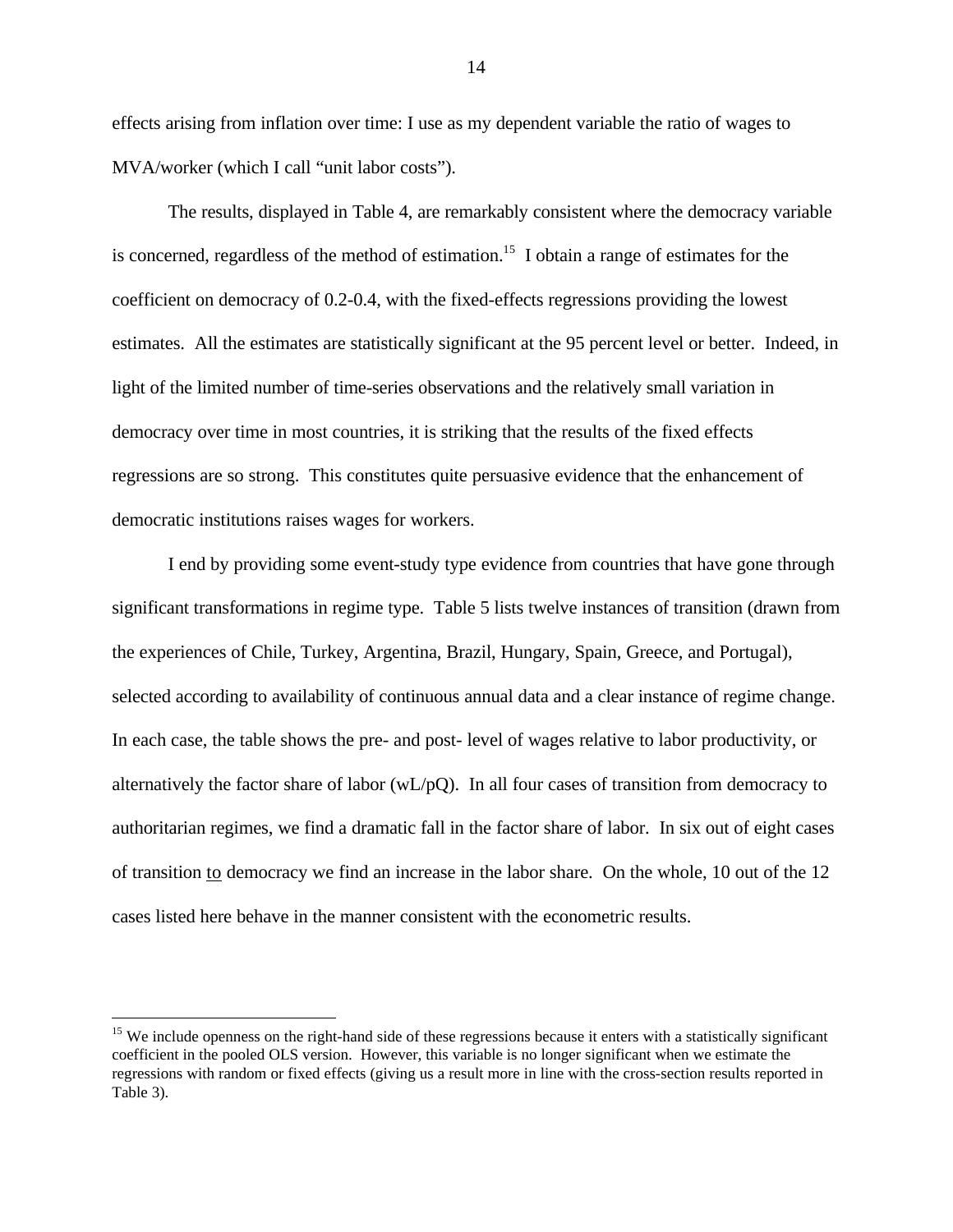The conclusion I draw is that democratic institutions tend to be friendly to labor: they result in higher wages and a larger factor share for labor. In other words, they enhance the bargaining power of workers relative to employers. And they do this without necessarily reducing economic growth over the longer run (as the earlier evidence indicated).

### Concluding remarks

Theoretical speculations on the links between political liberty and economic performance are plentiful. In general, one can make arguments that go both ways. My focus in this paper has been on the empirical evidence. I have shown that democracies perform better on a number of dimensions: they produce less randomness and volatility, they are better at managing shocks, and they yield distributional outcomes that are more desirable.

I close by suggesting three hypotheses as to why democracy may result in better economic performance. First, under democracy, the range of feasible economic policies is restricted to a greater extent by the preferences of the median voter. This is less likely to produce extreme results. Second, institutionalized forms of political participation allow for greater voice without the need for conflict and civil strife. Third, democracies have greater difficulty excluding the losers in political competition from economic rewards. This reduces the incentives for social groups to partake in non-cooperative and disruptive behavior  $ex$  ante.<sup>16</sup> Which of these arguments, if any, is responsible for the evidence I have presented here remains unclear.

<u>.</u>

 $16$  This last argument is sketched out in a model in Rodrik 1997a.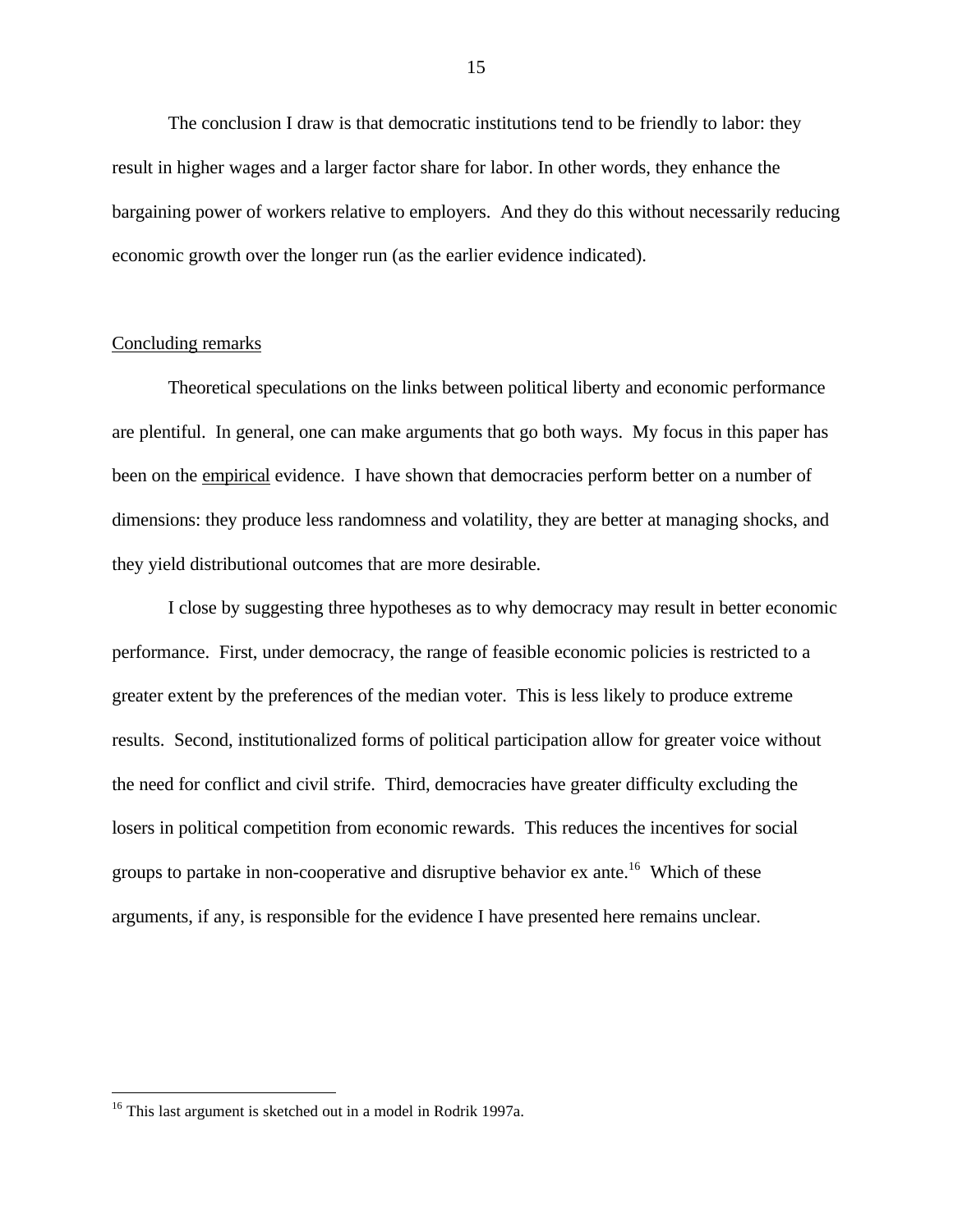## REFERENCES

Barro, Robert, "Determinants of Economic Growth: A Cross-Country Empirical Study," NBER Working Paper no. 5698, August 1996.

Chowdhurie-Aziz, Monali, "Political Openness and Economic Performance," unpublished paper, University of Minnesota, January 1997.

Freeman, Richard, "A Global Labor Market? Differences in Wages Among Countries in the 1980s," July 1994.

Helliwell, John, "Empirical Linkages Between Democracy and Economic Growth," British Journal of Political Science 24, 1994, 225-248.

Isham, Jonathan, Daniel Kaufmann, and Lant Pritchett, "Civil; Liberties, Democracy, and the Performance of Government Projects," The World Bank Economic Review, May 1997, 219-42.

Jaggers, K., and T.R. Gurr, "Tracking Democracy's Third Wave with Polity III Data," Journal of Peace Research 32, 1995, 469-482.

Mauro, Paolo, "Corruption and Growth," Quarterly Journal of Economics, August 1995, 681- 712.

Pritchett, Lant, "Economic Growth: Hills, Plains, Mountains, Plateaus and Cliffs," unpublished paper, World Bank, October 1997.

Przeworski, Adam, and Fernando Limongi, "Political Regimes and Economic Growth," The Journal of Economic Perspectives, Summer 1993, 51-69.

Rodrik, Dani, "Understanding Economic Policy Reform," Journal of Economic Literature, March 1996, 9-41.

Rodrik, Dani, "Where Did All the Growth Go? External Shocks, Social Conflict and Growth Collapses," Harvard University, unpublished paper, 1997a.

Rodrik Dani, "Democracies Pay Higher Wages," Harvard University, unpublished paper, 1997b.

Sah, Raaj K., "Fallibility in Human Organizations and Political Systems," Journal of Economic Perspectives, 5(2), Spring 1991, 67-88.

Tavares, Jose, and Romain Wacziarg, "How Democracy Fosters Growth," Harvard University, August 1996.

Williamson, John, ed., The Political Economy of Policy Reform, Washington, DC, Institute for International Economics, 1994.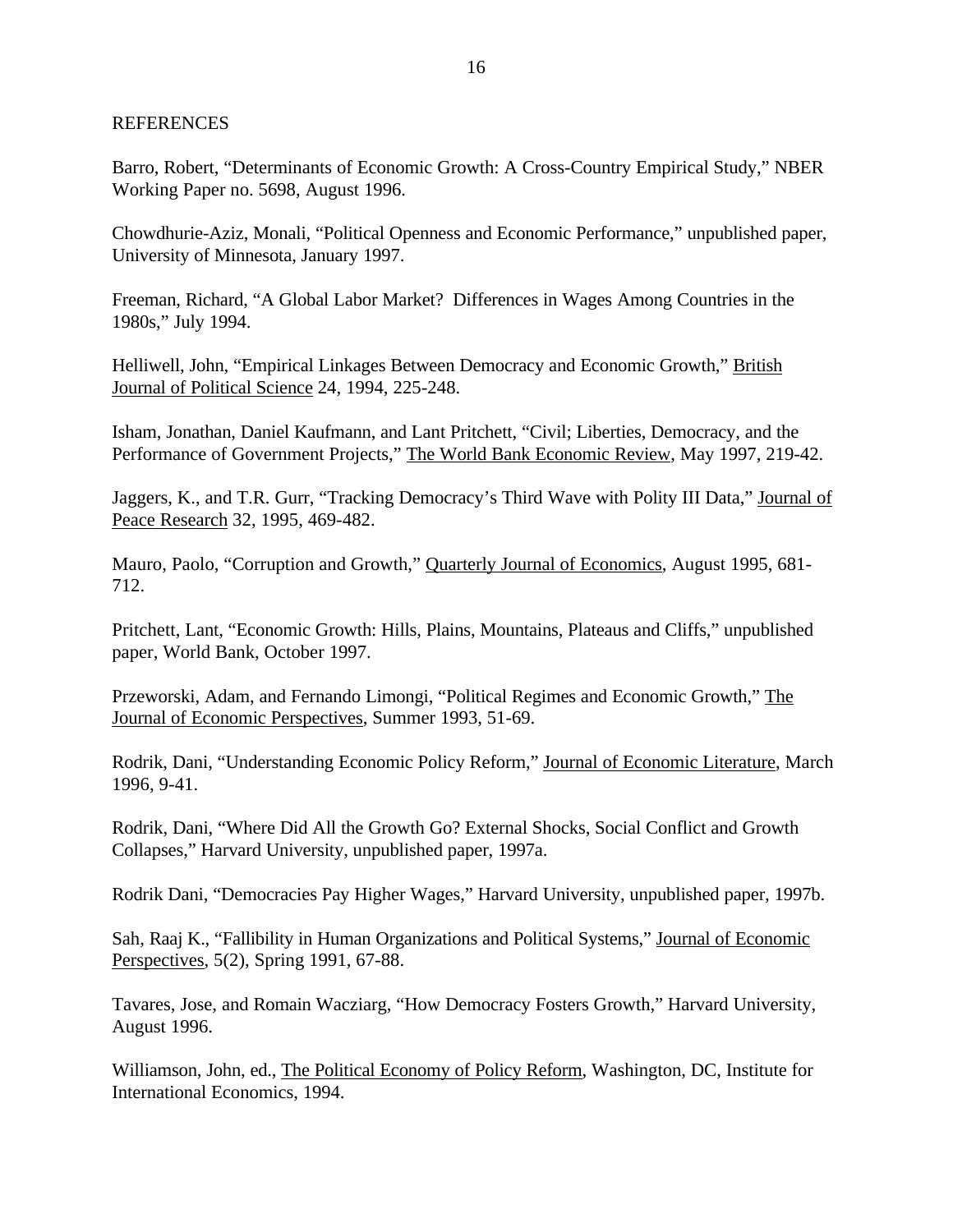|               | coeff. of variation of long-run economic growth rates under: |                  |  |  |  |  |  |  |  |
|---------------|--------------------------------------------------------------|------------------|--|--|--|--|--|--|--|
|               | autocracies                                                  | democracies      |  |  |  |  |  |  |  |
| unconditional | 1.05                                                         | 0.54             |  |  |  |  |  |  |  |
| conditional   | 0.70                                                         | 0.48             |  |  |  |  |  |  |  |
|               |                                                              |                  |  |  |  |  |  |  |  |
|               | "low democracy"                                              | "high democracy" |  |  |  |  |  |  |  |
| unconditional | 1.02                                                         | 0.61             |  |  |  |  |  |  |  |
| conditional   | 0.64                                                         | 0.54             |  |  |  |  |  |  |  |

|  | Variance of economic performance under different political regimes |  |  |  |  |
|--|--------------------------------------------------------------------|--|--|--|--|
|--|--------------------------------------------------------------------|--|--|--|--|

Note: See text for explanation.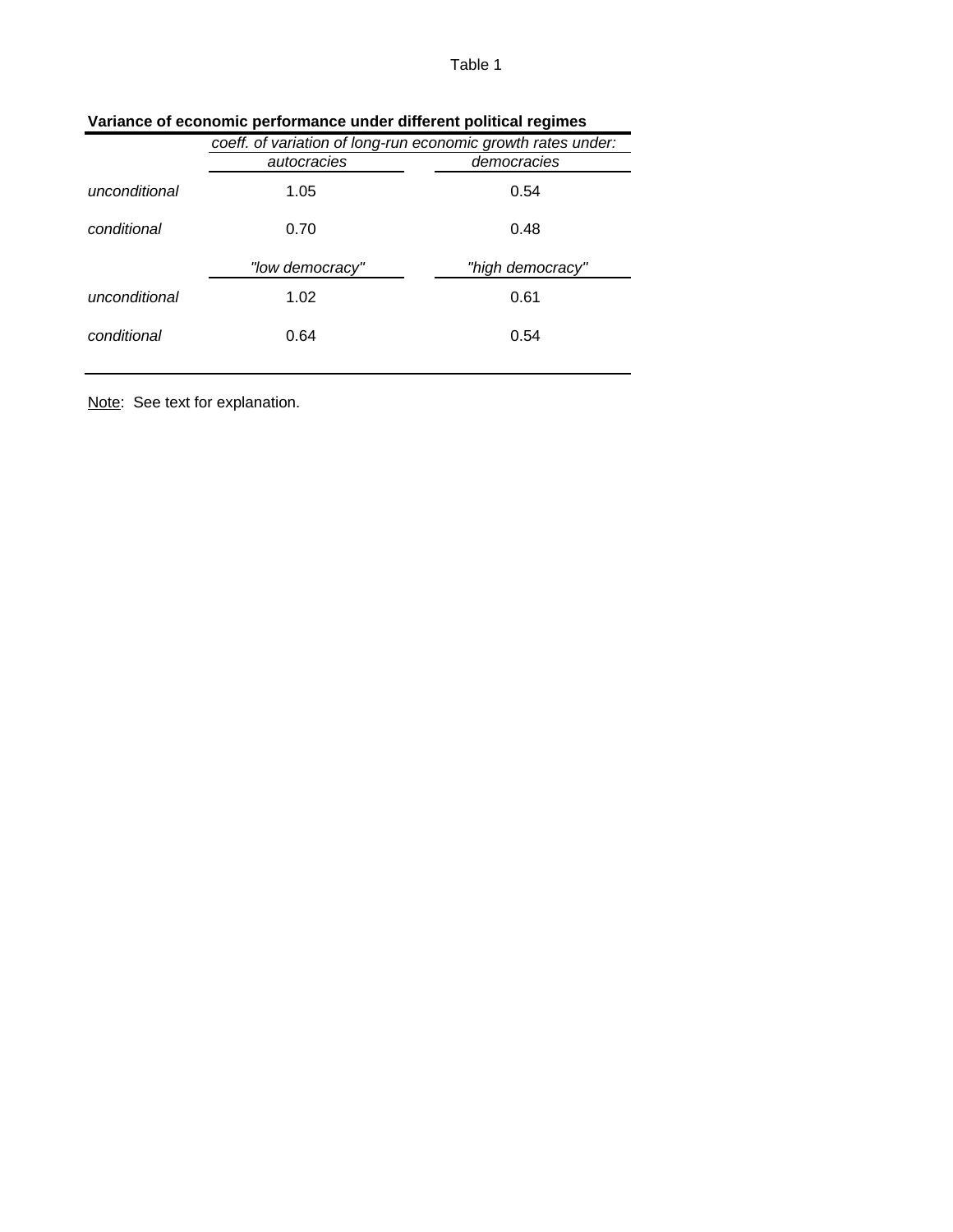| (estimated coefficient on democracy from multiple regression) |                    |                                       |          |             |  |  |  |  |  |  |  |
|---------------------------------------------------------------|--------------------|---------------------------------------|----------|-------------|--|--|--|--|--|--|--|
|                                                               | dependent variable |                                       |          |             |  |  |  |  |  |  |  |
|                                                               |                    | standard deviation of growth rate of: |          |             |  |  |  |  |  |  |  |
|                                                               | real GDP           | consumption investment                |          | consumption |  |  |  |  |  |  |  |
|                                                               | OLS                | OLS                                   | OLS      | IV          |  |  |  |  |  |  |  |
|                                                               |                    |                                       |          |             |  |  |  |  |  |  |  |
| democracy                                                     | $-1.31**$          | $-2.33**$                             | $-4.36*$ | $-4.97**$   |  |  |  |  |  |  |  |
|                                                               | (0.60)             | (1.09)                                | (1.61)   | (2.10)      |  |  |  |  |  |  |  |
|                                                               |                    |                                       |          |             |  |  |  |  |  |  |  |
| N                                                             | 101                | 101                                   | 101      | 88          |  |  |  |  |  |  |  |
|                                                               |                    |                                       |          |             |  |  |  |  |  |  |  |

Note: Additional regressors (not shown): log per-capita GDP, log population, a measure of exposure to external risk, dummies for Latin America, East Asia, sub-Saharan Africa, and OECD. Robust standard errors reported in parentheses. Secondary enrollment ratio used as instrument in IV estimation. Asterisks denote levels of statistical significance: \*\* 95 percent; \* 99 percent.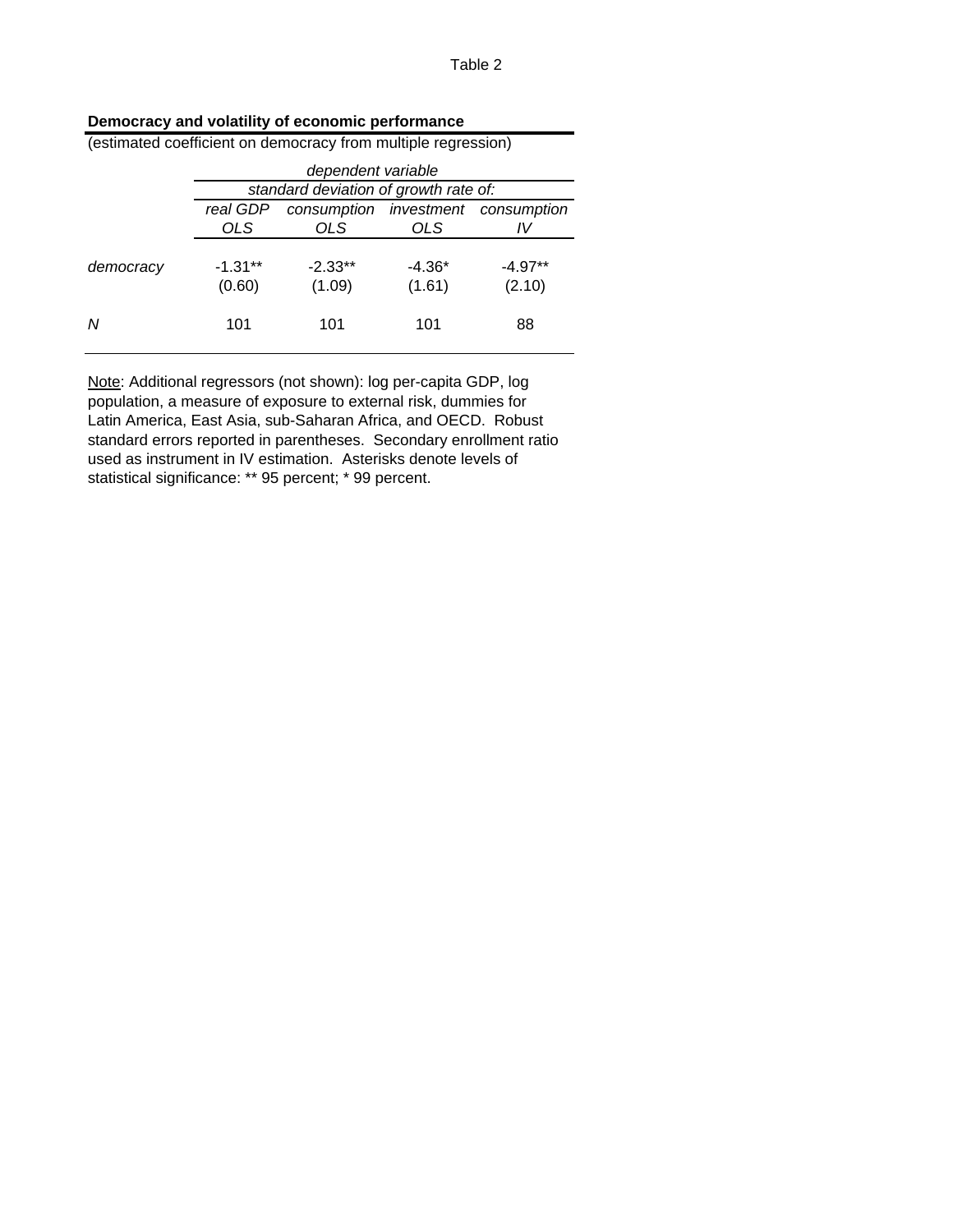|                     | dependent variable: log labor costs, 1985-89 average |            |            |            |            |            |         |           |  |
|---------------------|------------------------------------------------------|------------|------------|------------|------------|------------|---------|-----------|--|
|                     | <b>OLS</b>                                           | <b>OLS</b> | <b>OLS</b> | <b>OLS</b> | <b>OLS</b> | <b>OLS</b> | OLS     | 2SLS      |  |
|                     | (1)                                                  | (2)        | (3)        | (4)        | (5)        | (6)        | (7)     | (8)       |  |
| democracy           | $0.60*$                                              | $0.60*$    | $0.61*$    | $0.60*$    | $0.52*$    | $0.59**$   | $0.60*$ | $0.69*$   |  |
|                     | (0.16)                                               | (0.17)     | (0.15)     | (0.16)     | (0.16)     | (0.25)     | (0.17)  | (0.22)    |  |
| log MVA/worker      | $0.80*$                                              | $0.81*$    | $0.81*$    | $0.80*$    | $0.80*$    | $0.86*$    | $0.80*$ | $0.81*$   |  |
|                     | (0.05)                                               | (0.05)     | (0.05)     | (0.05)     | (0.05)     | (0.10)     | (0.05)  | (0.05)    |  |
| log GDP/cap.        | $0.20*$                                              | $0.24***$  | $0.22***$  | $0.19*$    | $0.22*$    | $0.24***$  | $0.21*$ | $0.16***$ |  |
|                     | (0.07)                                               | (0.11)     | (0.09)     | (0.07)     | (0.06)     | (0.11)     | (0.07)  | (0.09)    |  |
| log price level     | $0.51*$                                              | $0.55*$    | $0.52*$    | $0.51*$    | $0.53*$    | $0.49***$  | $0.49*$ | $0.57*$   |  |
|                     | (0.18)                                               | (0.19)     | (0.18)     | (0.18)     | (0.19)     | (0.26)     | (0.18)  | (0.20)    |  |
| log schooling       |                                                      | $-0.12$    |            |            |            |            |         |           |  |
|                     |                                                      | (0.10)     |            |            |            |            |         |           |  |
| urbanization        |                                                      |            | $-0.16$    |            |            |            |         |           |  |
|                     |                                                      |            | (0.25)     |            |            |            |         |           |  |
| openness            |                                                      |            |            | 0.03       |            |            |         |           |  |
|                     |                                                      |            |            | (0.07)     |            |            |         |           |  |
| oil exporters       |                                                      |            |            |            | $-0.16$    |            |         |           |  |
|                     |                                                      |            |            |            | (0.13)     |            |         |           |  |
| unionization        |                                                      |            |            |            |            | $-0.09$    |         |           |  |
|                     |                                                      |            |            |            |            | (0.22)     |         |           |  |
| basic worker rights |                                                      |            |            |            |            |            | 0.03    |           |  |
|                     |                                                      |            |            |            |            |            | (0.02)  |           |  |
| N                   | 80                                                   | 73         | 79         | 80         | 80         | 42         | 79      | 73        |  |
| Root MSE            | 0.28                                                 | 0.29       | 0.29       | 0.29       | 0.28       | 0.30       | 0.28    | 0.29      |  |
| $R^2$               | 0.95                                                 | 0.95       | 0.95       | 0.95       | 0.95       | 0.95       | 0.95    | 0.95      |  |

**Democracy and wages: Cross-section results (1985-89)**

Notes: Regressions include a constant term and dummies for East Asia, Latin America,

Sub-Saharan Africa, socialist countries, and OECD members (coefficient estimates not shown). Five-year lagged democracy, schooling and oil dummy used as instruments in the regression shown in column (8) Robust standard errors are reported in parenthesis. Levels of statistical significance are indicated by asterisks: \* 99 percent; \*\* 95 percent; \*\*\* 90 percent.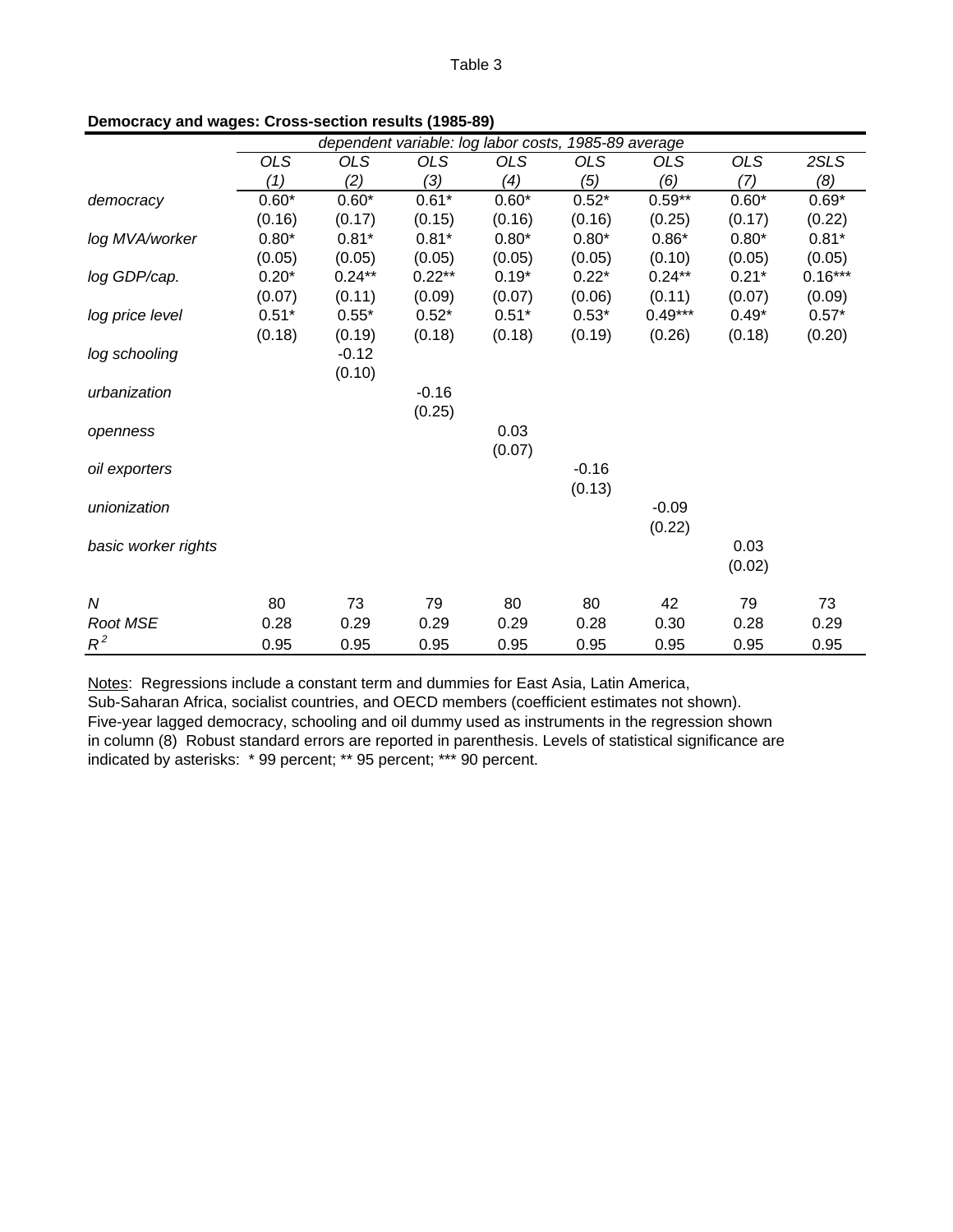|                 |            | log labor costs |          |  | unit labor costs<br>log |         |          |  |  |
|-----------------|------------|-----------------|----------|--|-------------------------|---------|----------|--|--|
|                 |            | random          | fixed    |  |                         | random  | fixed    |  |  |
|                 | <b>OLS</b> | effects         | effects  |  | <b>OLS</b>              | effects | effects  |  |  |
|                 | (1)        | (2)             | (3)      |  | (4)                     | (5)     | (6)      |  |  |
| democracy       | $0.30*$    | $0.23*$         | $0.20**$ |  | $0.41*$                 | $0.26*$ | $0.19**$ |  |  |
|                 | (0.08)     | (0.08)          | (0.09)   |  | (0.08)                  | (0.08)  | (0.09)   |  |  |
| log MVA/worker  | $0.82*$    | $0.83*$         | $0.85*$  |  |                         |         |          |  |  |
|                 | (0.03)     | (0.03)          | (0.04)   |  |                         |         |          |  |  |
| log GDP/cap.    | $0.21*$    | $0.25*$         | $0.30*$  |  | $0.10*$                 | $0.16*$ | $0.21*$  |  |  |
|                 | (0.03)     | (0.04)          | (0.07)   |  | (0.03)                  | (0.04)  | (0.07)   |  |  |
| log price level | $0.27*$    | $0.18*$         | 0.11     |  | $0.11***$               | 0.08    | 0.08     |  |  |
|                 | (0.07)     | (0.05)          | (0.07)   |  | (0.06)                  | (0.06)  | (0.07)   |  |  |
| openness        | $0.09*$    | 0.06            | $-0.10$  |  | $0.14*$                 | 0.09    | $-0.07$  |  |  |
|                 | (0.03)     | (0.05)          | (0.10)   |  | (0.04)                  | (0.06)  | (0.10)   |  |  |
| period dummies  | yes        | yes             | yes      |  | yes                     | yes     | yes      |  |  |
| country dummies | no         | no              | yes      |  | no                      | no      | yes      |  |  |
|                 |            |                 |          |  |                         |         |          |  |  |
| N               | 388        | 388             | 388      |  | 388                     | 388     | 388      |  |  |
| $R^2$           | 0.95       | 0.95            | 0.93     |  | 0.43                    | 0.42    | 0.22     |  |  |

#### **Democracy and wages: Panel results (1970-94)**

Notes: Estimated using five 5-year averages covering 1970-74, 1975-79, 1980-84, 1985-89, and 1990-94. OLS and random effects regressions include a constant term and dummies for East Asia, Latin America, Sub-Saharan Africa, socialist countries, OECD members, and oil exporters (coefficient estimates not shown). Robust standard errors are reported in parenthesis in columns (1) and (4). Levels of statistical significance are indicated by asterisks: \* 99 percent; \*\* 95 percent; \*\*\* 90 percent.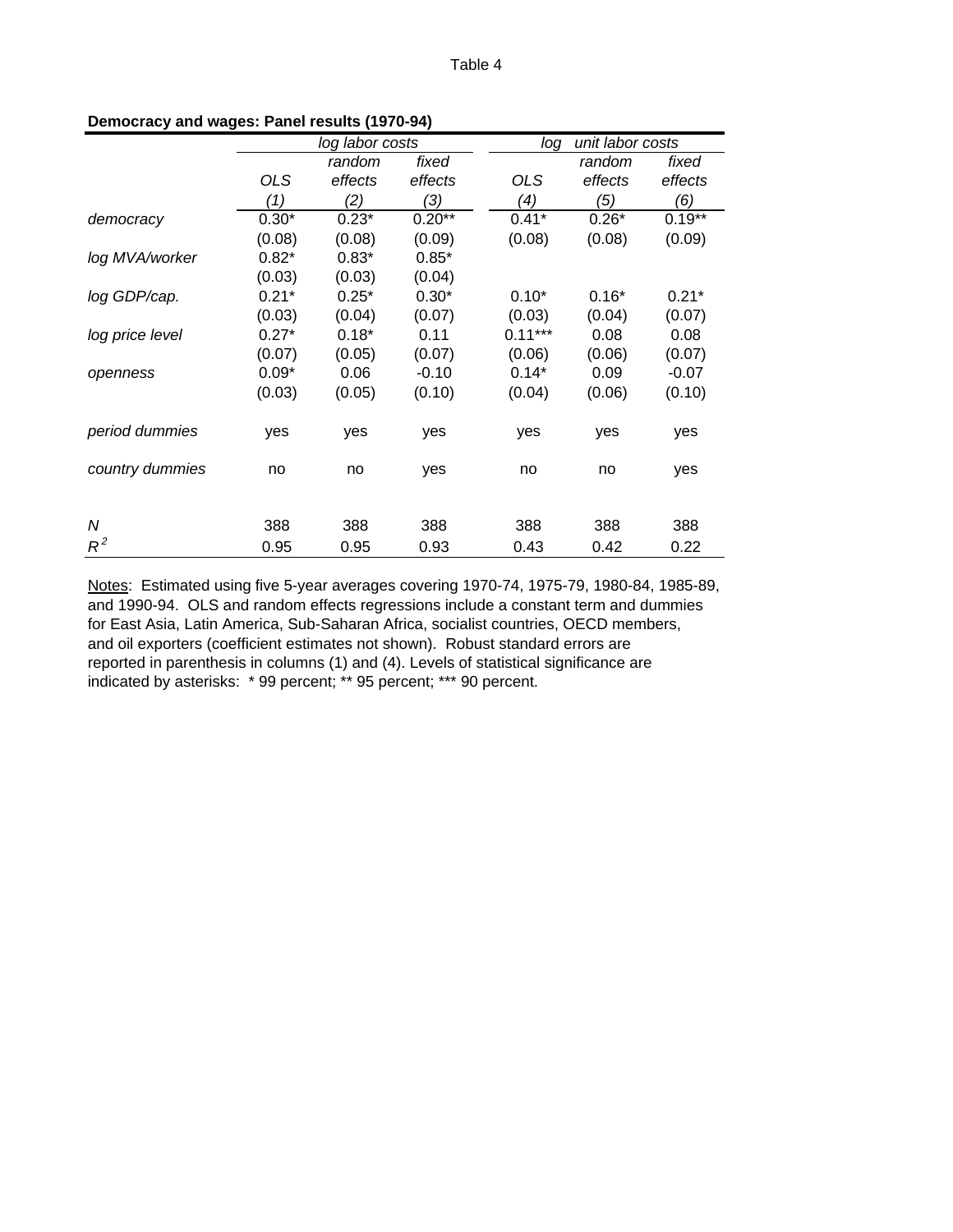# **Country examples**

|      | factor share of labor |                                                   |                                |
|------|-----------------------|---------------------------------------------------|--------------------------------|
| vear | country               |                                                   | pre-transition post-transition |
|      |                       | A. Transitions from democracy to authoritarianism |                                |
| 1973 | Chile                 | 0.24                                              | 0.13                           |
| 1980 | Turkey                | 0.38                                              | 0.25                           |
| 1976 | Argentina             | 0.31                                              | 0.19                           |
| 1964 | <b>Brazil</b>         | 0.26                                              | 0.19                           |
|      |                       | B. Transitions from authoritarianism to democracy |                                |
| 1974 | Greece                |                                                   | 0.40                           |
| 1974 |                       | 0.33<br>0.40                                      | 0.58                           |
| 1975 | Portugal<br>Spain     | 0.51                                              | 0.58                           |
| 1989 | Chile                 | 0.15                                              | 0.17                           |
| 1989 | Hungary               | 0.35                                              | 0.42                           |
| 1983 | Turkey                | 0.27                                              | 0.20                           |
| 1983 | Argentina             | 0.19                                              | 0.20                           |
| 1985 | <b>Brazil</b>         | 0.22                                              | 0.20                           |

Note: Pre- and post-values are calculated using up to three observations prior to and following the year of transition indicated.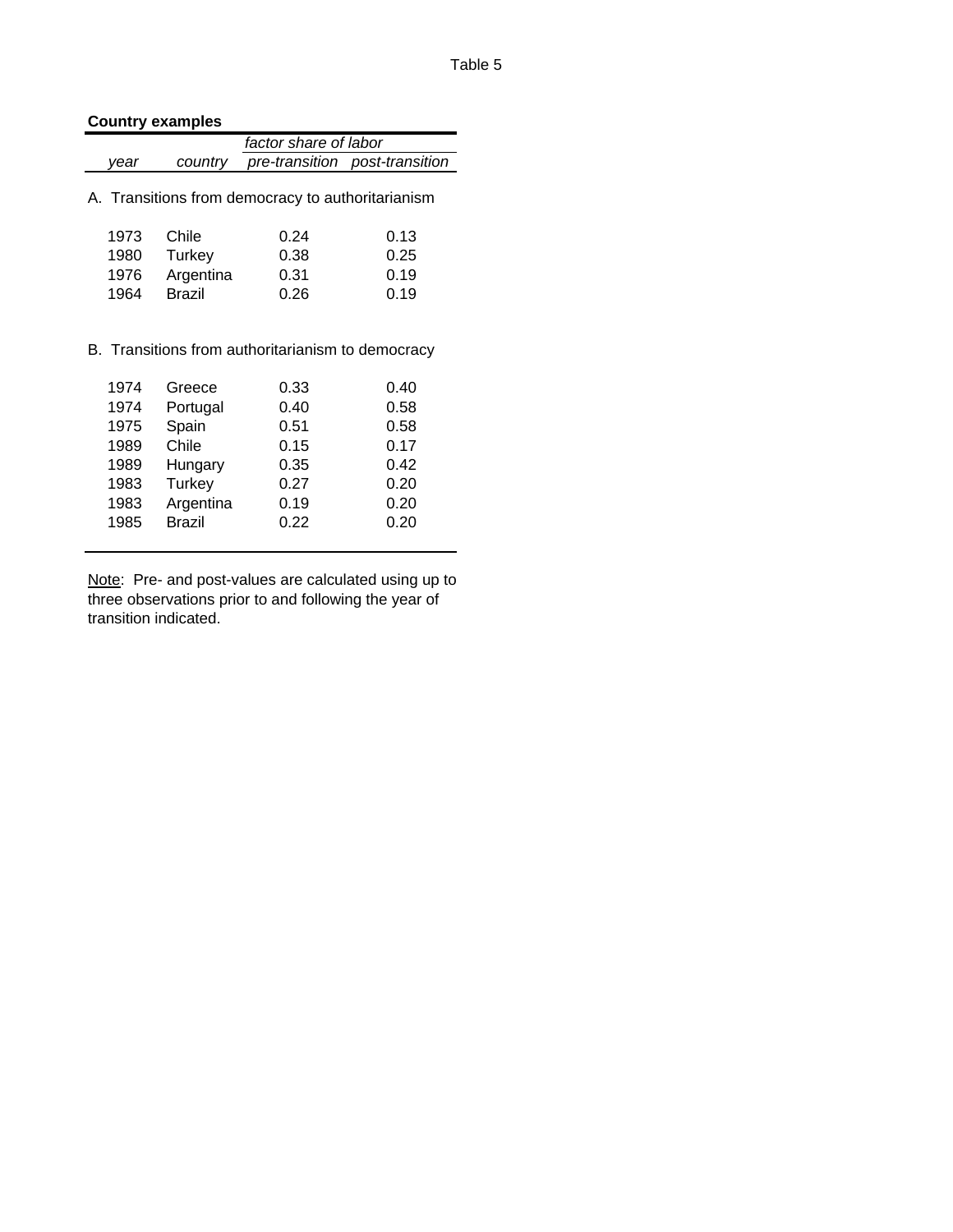|  |  |  |  |  |  | Basic data on growth rates and political variables |
|--|--|--|--|--|--|----------------------------------------------------|
|--|--|--|--|--|--|----------------------------------------------------|

| growth rates<br>political regime variables |       |                |          |                |          |                              |          |          |             |
|--------------------------------------------|-------|----------------|----------|----------------|----------|------------------------------|----------|----------|-------------|
| Country                                    | elf60 | brkyear before |          | after          |          | difference democ70s xconst_x |          | $mono_x$ | parcom_x    |
| Algeria                                    | 0.43  | 1984           | 3.296    | $-1.449$       | $-4.745$ | 0.166667                     | 1        | 0.925    | 0           |
| Angola                                     | 0.78  | 1975           | 0.416    | 0.886          | 0.47     | 0.141667                     |          |          |             |
| <b>Benin</b>                               | 0.62  | 1980           | $-0.392$ | $-1.773$       | $-1.381$ | 0.086111                     | 0.966667 | 0.9      | 0.05        |
| <b>Botswana</b>                            | 0.51  | 1973           | 5.588    | 4.145          | $-1.443$ | 0.722222                     | 0        | 0.5      | 1           |
| <b>Burkina Faso</b>                        | 0.68  | 1975           | $-0.621$ | 1.132          | 1.753    | 0.444444                     | 0.740741 | 0.611111 | 0.277778    |
| <b>Burundi</b>                             | 0.04  | 1966           | $-8.646$ | 1.43           | 10.076   | 0.041667                     | 1        | 0.5      | 0           |
| Cameroon                                   | 0.89  | 1985           | 3.277    | $-6.176$       | $-9.452$ | 0.275                        | 0.916667 | 0.875    | 0.09375     |
| Cape verde                                 |       | 1980           | 2.291    | 1.489          | $-0.802$ | 0.244445                     |          |          |             |
| Central Africar                            | 0.69  | 1980           | 0.47     | $-1.74$        | $-2.21$  | 0.008333                     | 1        | 1        | 0           |
| Chad                                       | 0.83  | 1982           | $-2.268$ | 3.125          | 5.393    | 0.091667                     | 1        | 1        | 0           |
| Comoros                                    |       | 1976           | 1.477    | $-0.612$       | $-2.088$ | 0.619444                     |          |          |             |
| Congo                                      | 0.66  | 1982           | 3.42     | $-2.004$       | $-5.425$ | 0.15                         | 0.7      | 1        | 0           |
| Egypt                                      | 0.04  | 1984           | 3.363    | $-0.362$       | $-3.725$ | 0.322222                     | 0.666667 | 1        | 0.125       |
| Ethiopia                                   | 0.69  | 1966           | 2.352    | 0.43           | $-1.922$ | 0.141667                     | 0.777778 | 0.666667 | $\mathbf 0$ |
| Gabon                                      | 0.69  | 1978           | 7.049    | $-2.337$       | $-9.386$ | 0.166667                     | 1        | 1        | 0           |
| Gambia                                     | 0.73  | 1981           | 2.994    | 0.172          | $-2.822$ | 0.833333                     | 0        | 0.75     | 1           |
| Ghana                                      | 0.71  | 1982           | 0.096    | 2.258          | 2.162    | 0.225                        | 0.777778 | 0.583333 | 0.138889    |
| Guinea                                     | 0.75  | 1974           | $-0.13$  | 0.088          | 0.218    | 0                            | 1        | 1        | 0           |
| Guinea-Bissau                              |       | 1977           | 2.75     | 1.218          | $-1.532$ | 0.152778                     |          |          |             |
| Cote d'Ivoire                              | 0.86  | 1980           | 3.11     | $-4.112$       | $-7.222$ | 0.208333                     | 1        | 1        | 0           |
|                                            | 0.83  | 1972           | 1.972    | 0.42           | $-1.551$ | 0.383333                     |          |          | 0.05        |
| Kenya                                      | 0.22  |                | 5.344    | 0.142          |          | 0.380556                     | 0.666667 | 1        | 0.2         |
| Lesotho                                    | 0.83  | 1976           |          |                | $-5.202$ |                              | 0.866667 |          |             |
| Liberia                                    |       |                |          |                |          | 0.325                        | 1        | 0.85     | $\mathbf 0$ |
| Madagascar                                 | 0.06  | 1970           | $-0.595$ | $-2.957$       | $-2.361$ | 0.363889                     | 0.666667 | 0.85     | 0.25        |
| Malawi                                     | 0.62  | 1981           | 1.801    | 0.498          | $-1.303$ | 0.091667                     | 1        | 1        | 0           |
| Mali                                       | 0.78  | 1970           | $-2.881$ | 1.051          | 3.931    | 0.05                         | 1        | 0.8      | $\Omega$    |
| Mauritania                                 | 0.33  | 1976           | 1.264    | $-1.481$       | $-2.746$ | 0.194445                     |          |          |             |
| <b>Mauritius</b>                           | 0.58  | 1974           | $-1.212$ | 2.84           | 4.052    | 0.758333                     |          |          |             |
| Morocco                                    | 0.53  | 1976           | 3.012    | 1.425          | $-1.587$ | 0.422222                     | 0.933333 | 1        | 0.35        |
| Mozambique                                 | 0.65  | 1975           | 1.676    | $-2.886$       | $-4.562$ | 0.086111                     |          |          |             |
| Niger                                      | 0.73  | 1972           | 3.381    | $-1.125$       | $-4.506$ | 0.097222                     | 0.777778 | 0.611111 | 0.111111    |
| Nigeria                                    | 0.87  | 1977           | 6.236    | $-3.752$       | $-9.988$ | 0.391667                     | 0.9      | 0.85     | 0           |
| Rwanda                                     | 0.14  | 1966           | $-4.531$ | 1.347          | 5.878    | 0.161111                     | 1        | 1        | 0.1         |
| Senegal                                    | 0.72  | 1969           | 0.399    | 0.171          | $-0.229$ | 0.344445                     | 0.666667 | 1        | 0.175       |
| Seychelles                                 |       | 1977           | 3.31     | 3.317          | 0.008    | 0.670833                     |          |          |             |
| Sierra Leone                               | 0.77  | 1970           | 3.439    | $-1.873$       | $-5.312$ | 0.294445                     | 0.666667 | 1        | 0.175       |
| Somalia                                    | 0.08  | 1977           | $-2.856$ | $-1.466$       | 1.391    | 0.05                         | 1        | 1        | 0           |
| South africa                               | 0.88  | 1975           |          | 3.556 -0.554   | $-4.11$  | 0.366667                     | 0        | 0.5      | 0.25        |
| Sudan                                      | 0.73  |                |          |                |          | 0.208333                     | 0.666667 | 1        | 0           |
| Swaziland                                  |       | 1982           | 3.759    | 0.644          | $-3.114$ | 0.380556                     | 0.966667 | 1        | 0.1         |
| Tanzania                                   | 0.93  | 1980           | 2.726    | 2.986          | 0.26     | 0.166667                     | 0.666667 | 1        | 0           |
| Togo                                       | 0.71  | 1977           |          | 3.878 - 1.225  | $-5.103$ | 0.097222                     | 1        | 0.55     | 0           |
| Tunisia                                    | 0.16  | 1972           | 3.125    | 2.361          | $-0.764$ | 0.25                         | 0.983333 | 1        | 0           |
| Uganda                                     | 0.9   | 1981           |          | $0.305 -5.101$ | $-5.406$ | 0.016667                     | 1        |          | 0           |
| Zaire                                      | 0.9   | 1976           |          | 1.803 -1.576   | $-3.379$ | 0.091667                     | 1        |          | 0           |
| Zambia                                     | 0.82  | 1977           |          | 1.517 -3.062   | $-4.579$ | 0.361111                     | 0.983333 | 1        | 0.05        |
| Zimbabwe                                   | 0.54  | 1971           |          | 1.306 -0.275   | $-1.581$ | 0.275                        | 0.037037 | 0.5      | 0.277778    |
| Bahamas, The                               |       |                |          |                |          | 0.902778                     | 0.933333 | 1        | 0.05        |
| <b>Barbados</b>                            | 0.22  | 1970           | 5.313    | 2.249          | $-3.064$ | 1                            |          |          |             |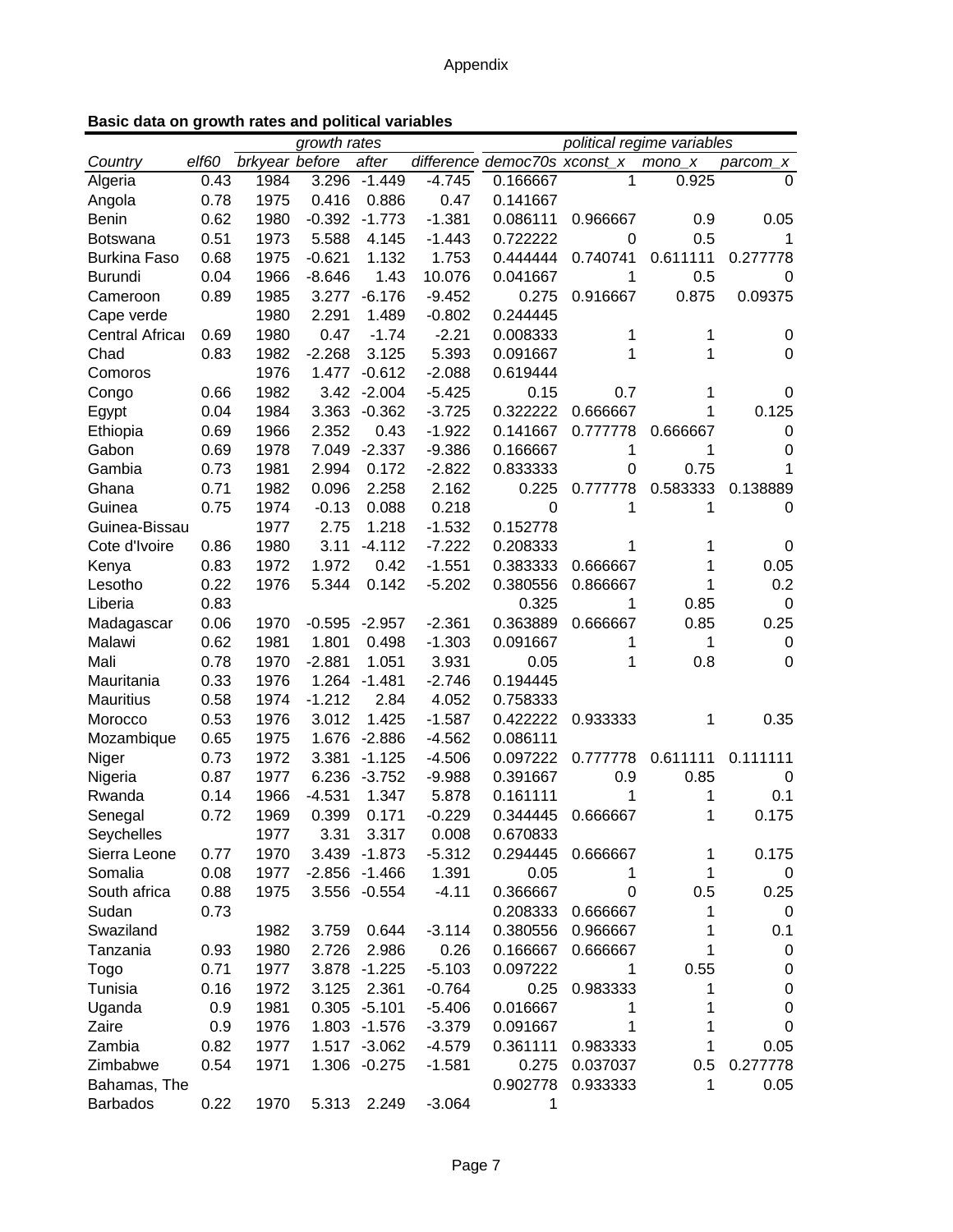| Canada                 | 0.75 | 1977 | 3.713    | 1.773        | $-1.94$   | 1        | 0                | 1        | 1        |
|------------------------|------|------|----------|--------------|-----------|----------|------------------|----------|----------|
| Costa Rica             | 0.07 | 1981 | 3.006    | 1.479        | $-1.527$  | 1        | 0                | 1        | 1        |
| Dominica               |      |      |          |              |           | 0.766667 | 0.566667         | 0.65     | 0.5      |
| Dominican Re           | 0.04 | 1973 | 2.946    | 0.495        | $-2.451$  | 0.697222 | 0.666667         | 0.5      | $\Omega$ |
| El Salvador            | 0.17 | 1980 | 2.045    | 0.364        | $-1.681$  | 0.683333 | 0.541667         | 1        | 0.46875  |
| Grenada                |      |      |          |              |           | 0.672222 |                  |          |          |
| Guatemala              | 0.64 | 1982 | 2.226    | 0.16         | $-2.066$  | 0.594445 | 0.666667         | 0.825    | 0.425    |
| Haiti                  | 0.01 | 1979 | 0.161    | $-2.118$     | $-2.279$  | 0.144445 | 1                | 1        | 0.1      |
| Honduras               | 0.16 | 1977 | 1.871    | $-0.75$      | $-2.622$  | 0.402778 | 0.666667         | 0.525    | 0.5      |
| Jamaica                | 0.05 | 1976 | 3.76     | $-0.359$     | $-4.119$  | 0.858333 | 0                | 0.5      | 1        |
| Mexico                 | 0.3  | 1983 | 3.537    | 1.588        | $-1.949$  | 0.552778 | 0.666667         | 1        | 0.325    |
| Nicaragua              | 0.18 | 1979 | 1.587    | $-3.891$     | $-5.478$  | 0.411111 | 1                | 1        | 0.25     |
| Panama                 | 0.28 | 1982 |          | 3.44 - 1.824 | $-5.264$  | 0.15     | 0.966667         | 0.95     | 0.075    |
| St.Lucia               |      |      |          |              |           | 0.75     |                  |          |          |
| St. Vincent & Grens.   |      |      |          |              |           | 0.833333 |                  |          |          |
| Trinidad & Tol         | 0.56 | 1979 |          | 2.879 -3.822 | $-6.701$  | 0.819445 | $\boldsymbol{0}$ | 0.5      | 0.5      |
| <b>United States</b>   | 0.5  | 1968 | 3.432    | 1.49         | $-1.942$  | 1        | $\mathbf 0$      | 1        | 1        |
| Argentina              | 0.31 | 1981 | 1.799    | $-1.799$     | $-3.597$  | 0.425    | 0.8              | 0.65     | 0.15     |
| <b>Bolivia</b>         | 0.68 | 1978 | 3.318    | $-1.579$     | $-4.896$  | 0.369444 | 0.983333         | 0.95     | 0.025    |
| <b>Brazil</b>          | 0.07 | 1973 | 4.068    | 0.663        | $-3.404$  | 0.455556 | 1                | 0.5      | 0.175    |
| Chile                  | 0.14 | 1975 | 1.229    | 2.117        | 0.888     | 0.308333 | 0.866667         | 0.7      | 0.1      |
| Colombia               | 0.06 | 1982 | 2.881    | 1.75         | $-1.131$  | 0.791667 | 0.166667         | 0.75     | 0.75     |
| Ecuador                | 0.53 | 1977 | 4.22     | $-1.076$     | $-5.296$  | 0.311111 | 0.8              | 1        | 0.375    |
| Guyana                 | 0.58 | 1975 | 2.297    | $-5.383$     | $-7.679$  | 0.633333 | 0.283333         | 0.775    | 0.475    |
| Paraguay               | 0.14 | 1980 | 3.149    | $-1.149$     | $-4.298$  | 0.316667 | 1                | 1        | 0.25     |
| Peru                   | 0.59 | 1976 | 2.497    | $-2.098$     | $-4.595$  | 0.252778 | 0.895833         | 0.5625   | 0.0625   |
| Suriname               |      | 1978 |          | 2.374 -3.814 | $-6.188$  | 0.833333 |                  |          |          |
| Uruguay                | 0.2  | 1983 | 1.063    | 2.907        | 1.844     | 0.308333 | 0.740741         | 0.555556 | 0.111111 |
| Venezuela              | 0.11 | 1980 | 0.871    | $-0.402$     | $-1.273$  | 0.866667 | 0.166667         | 1        |          |
| Afghanistan            |      |      |          |              |           | 0.122222 | 0.866667         | 0.9      | 0.05     |
| <b>Bahrain</b>         |      |      |          |              |           | 0.375    |                  |          |          |
| Bangladesh             |      | 1971 | 1.719    | 2.725        | 1.007     | 0.477778 |                  |          |          |
| Myanmar (Bur           | 0.47 |      |          |              |           | 0.141667 | 0.883333         | 1        | 0        |
| China                  |      | 1984 | 3.356    | 2.231        | $-1.125$  | 0.058333 | 0.766667         | 0.8      | 0        |
| Hong Kong              | 0.02 | 1967 | 8.184    | 5.988        | $-2.196$  |          |                  |          |          |
| India                  | 0.89 | 1966 | $-1.323$ | 2.407        | 3.73      | 0.741667 | 0.033333         | 0.5      | 0.6      |
| Indonesia              | 0.76 | 1967 | $-1.002$ | 5.135        | 6.137     | 0.333333 | 0.833333         | 1        | 0.25     |
| Iran, I.R. of          |      | 1978 | 4.938    | $-1.147$     | $-6.085$  | 0.233333 | 0.933333         | 0.55     | 0.05     |
| Iraq                   |      | 1981 | 3.205    | $-6.864$     | $-10.069$ | 0.016667 | 1                | 0.8      | 0        |
| Israel                 | 0.2  | 1971 | 5.074    | 1.601        | $-3.473$  | 0.766667 | 0                | 0.5      | 0.75     |
| Japan                  | 0.01 | 1974 | 7.895    | 3.474        | $-4.422$  | 0.916667 | 0                | 0.5      | 1        |
| Jordan                 | 0.05 | 1981 | 4.983    | $-2.898$     | $-7.881$  | 0.166667 | 0.966667         | 1        | 0        |
| Korea                  | 0    | 1980 | 7.17     | 8.291        | 1.121     | 0.291667 | 0.95             | 1        | 0.225    |
| Kuwait                 |      |      |          |              |           | 0.469445 | 0.833333         | 1        | 0        |
| Malaysia               | 0.72 | 1986 | 4.806    | 8.19         | 3.384     | 0.647222 | 0                | 0.5      | 0.75     |
| Nepal                  | 0.7  | 1977 | 1.187    | $-0.475$     | $-1.662$  | 0.266667 | 0.833333         | 1        | 0        |
| Oman                   |      |      |          |              |           | 0.116667 | 1                | 1        | 0        |
| Pakistan               | 0.64 | 1972 | 3.915    | 2.648        | $-1.267$  | 0.4      | 0.8              | 0.7      | 0.3      |
| Philippines            | 0.74 | 1984 | 2.273    | 1.744        | $-0.529$  | 0.333333 | 0.966667         | 1        | 0.05     |
| Saudi Arabia           |      | 1979 | 6.849    | $-9.051$     | $-15.9$   | 0.166667 | 1                | 1        | 0        |
|                        | 0.42 | 1971 | 6.464    | 5.261        | $-1.203$  | 0.333333 | 0.666667         | 1        | 0.25     |
| Singapore<br>Sri Lanka | 0.47 | 1978 | 0.846    | 2.524        |           | 0.75     | 0.111111         | 0.666667 | 0.5      |
|                        |      |      |          |              | 1.677     |          |                  |          |          |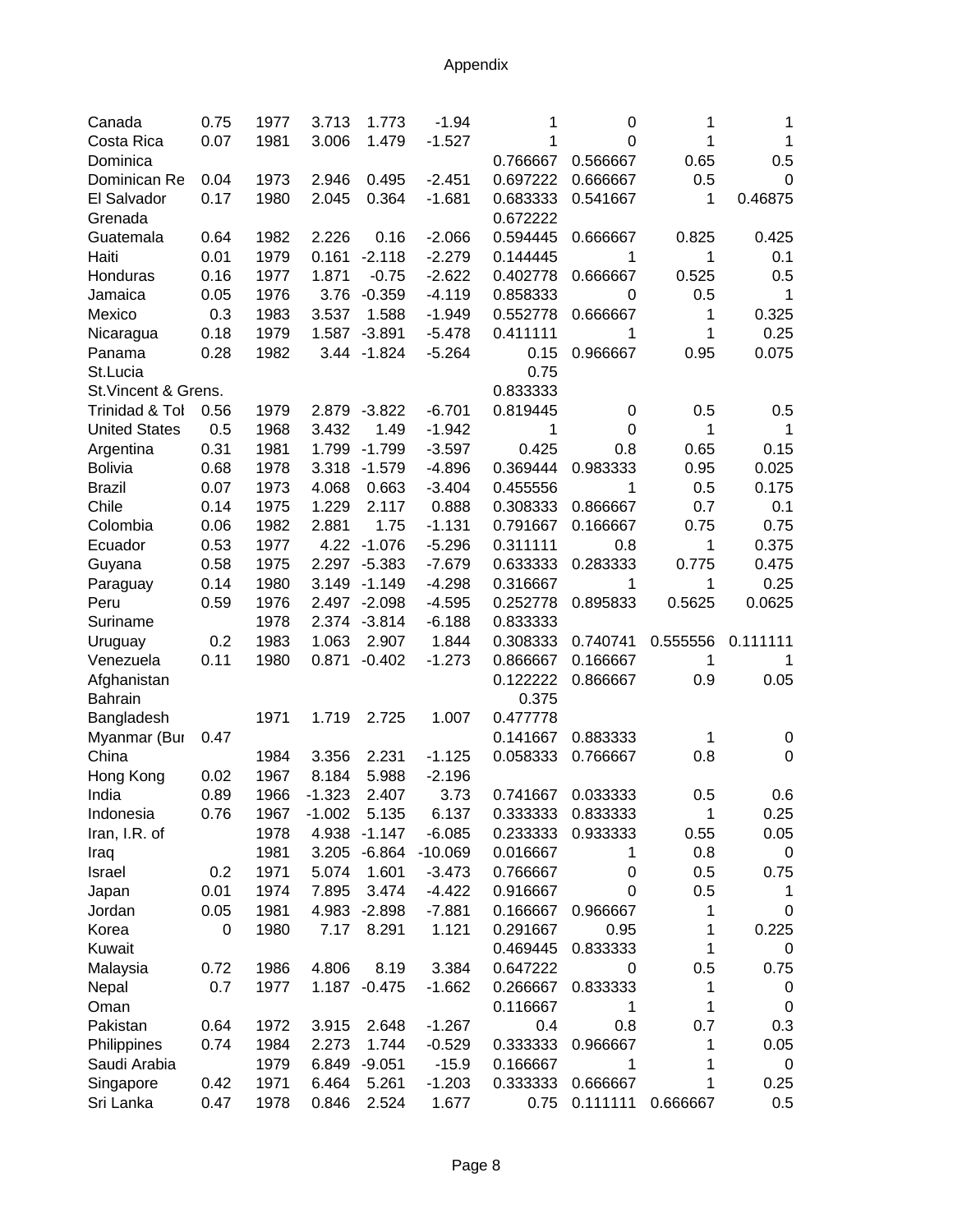| Syria                       | 0.22 | 1975 | 4.872 | $-0.552$ | $-5.424$ | 0.113889 | 1           | 1           | 0        |
|-----------------------------|------|------|-------|----------|----------|----------|-------------|-------------|----------|
| Taiwan                      | 0.42 | 1982 | 6.427 | 7.506    | 1.079    | 0.3      | 0.733333    | 0.75        | 0        |
| Thailand                    | 0.66 | 1985 | 4.046 | 7.864    | 3.818    | 0.388889 | 0.714286    | 0.642857    | 0.285714 |
| <b>United Arab Emirates</b> |      |      |       |          |          | 0.269445 | 1           | $\mathbf 0$ | 0        |
| Yemen, N.Ara                | 0.04 |      |       |          |          | 0.355556 | 0.666667    | 0.5         | 0.25     |
| Austria                     | 0.13 | 1973 | 3.946 | 2.029    | $-1.917$ | 1        | 0           | 0.5         | 1        |
| Belgium                     | 0.55 | 1973 | 4.043 | 1.764    | $-2.279$ | 1        | 0           | 0.5         | 1        |
| Cyprus                      | 0.35 | 1974 | 5.79  | 5.209    | $-0.581$ | 0.575    | 0.05        | 1           | 0.85     |
| Denmark                     | 0.05 | 1974 | 3.21  | 1.905    | $-1.305$ | 1        | 0           | 0.5         | 1        |
| Finland                     | 0.16 | 1970 | 3.655 | 2.281    | $-1.374$ | 0.833333 | $\Omega$    | 0.5         | 1        |
| France                      | 0.26 | 1973 | 4.409 | 1.646    | $-2.764$ | 0.9375   | 0.333333    | 0.75        | 1        |
| Germany, We                 | 0.03 | 1970 | 3.366 | 1.965    | $-1.401$ | 0.979167 | 0           | 0.5         | 1        |
| Greece                      | 0.1  | 1974 | 6.654 | 1.459    | $-5.195$ | 0.722222 | 0.555556    | 0.666667    | 0.666667 |
| Hungary                     |      |      |       |          |          | 0.191667 | 0.666667    | 0.75        | 0        |
| Iceland                     | 0.05 | 1980 | 4.133 | 1.273    | $-2.861$ | 1        | 0           | 0.5         | 1        |
| Ireland                     | 0.04 | 1983 | 3.482 | 4.325    | 0.844    | 0.95     | 0           | 0.5         | 1        |
| Italy                       | 0.04 | 1975 | 4.212 | 2.271    | $-1.941$ | 0.9      | 0           | 0.5         | 1        |
| Luxembourg                  | 0.15 | 1969 | 0.551 | 2.362    | 1.812    | 0.941667 | 0           | 0.5         | 1        |
| Malta                       | 0.08 | 1976 | 6.389 | 4.064    | $-2.325$ | 0.927778 | 0           | 0.5         | 0.5      |
| Netherlands                 | 0.1  | 1973 | 4.111 | 1.29     | $-2.821$ | 1        | 0           | 0.5         | 1        |
| Norway                      | 0.04 | 1987 | 3.598 | 1.4      | $-2.199$ | 1        | 0           | 0.5         | 1        |
| Poland                      |      |      |       |          |          | 0.191667 | 0.666667    | 0.5         | 0.025    |
| Portugal                    | 0.01 | 1971 | 5.845 | 2.402    | $-3.444$ | 0.591667 | 0.479167    | 1           | 0.625    |
| Spain                       | 0.44 | 1977 | 5.05  | 2.421    | $-2.629$ | 0.477778 | 0.571429    | 0.785714    | 0.321429 |
| Sweden                      | 0.08 | 1970 | 3.359 | 1.438    | $-1.921$ | 0.991667 | 0           | 0.5         | 1        |
| Switzerland                 | 0.5  | 1975 | 2.517 | 1.539    | $-0.978$ | 1        | 0           | 0           | 1        |
| Turkey                      | 0.25 | 1979 | 3.7   | 2.654    | $-1.045$ | 0.625    | 0.233333    | 0.5         | 0.575    |
| <b>United Kingdo</b>        | 0.32 | 1987 | 1.986 | $-0.706$ | $-2.692$ | 1        | 0           | 0.5         | 1        |
| Yugoslavia                  |      |      |       |          |          | 0.191667 | 0.65        | 0.925       | 0        |
| Australia                   | 0.32 | 1974 | 3.184 | 1.547    | $-1.636$ | 1        | 0           | 0.5         | 1        |
| Fiji                        |      | 1973 | 2.606 | 0.294    | $-2.312$ | 0.833333 | 0           | 0.5         | 0.75     |
| New Zealand                 | 0.37 | 1977 | 1.82  | 0.87     | $-0.95$  | 1        | $\mathbf 0$ | 0.5         | 1        |
| Papua New G                 | 0.42 | 1969 | 4.905 | $-1.201$ | $-6.106$ | 0.7625   |             |             |          |
| Solomon Islands             |      |      |       |          |          | 0.741667 |             |             |          |
| Tonga                       |      |      |       |          |          | 0.527778 |             |             |          |
| Vanuatu                     |      |      |       |          |          | 0.616667 |             |             |          |
| Western Samoa               |      |      |       |          |          | 0.666667 |             |             |          |

Sources: Growth data come from Pritchett 1997; ELF60 from Mauro 1995; political variables from Freedom House (*democ70s* ) and Jaggers and Gurr 1995 (all others).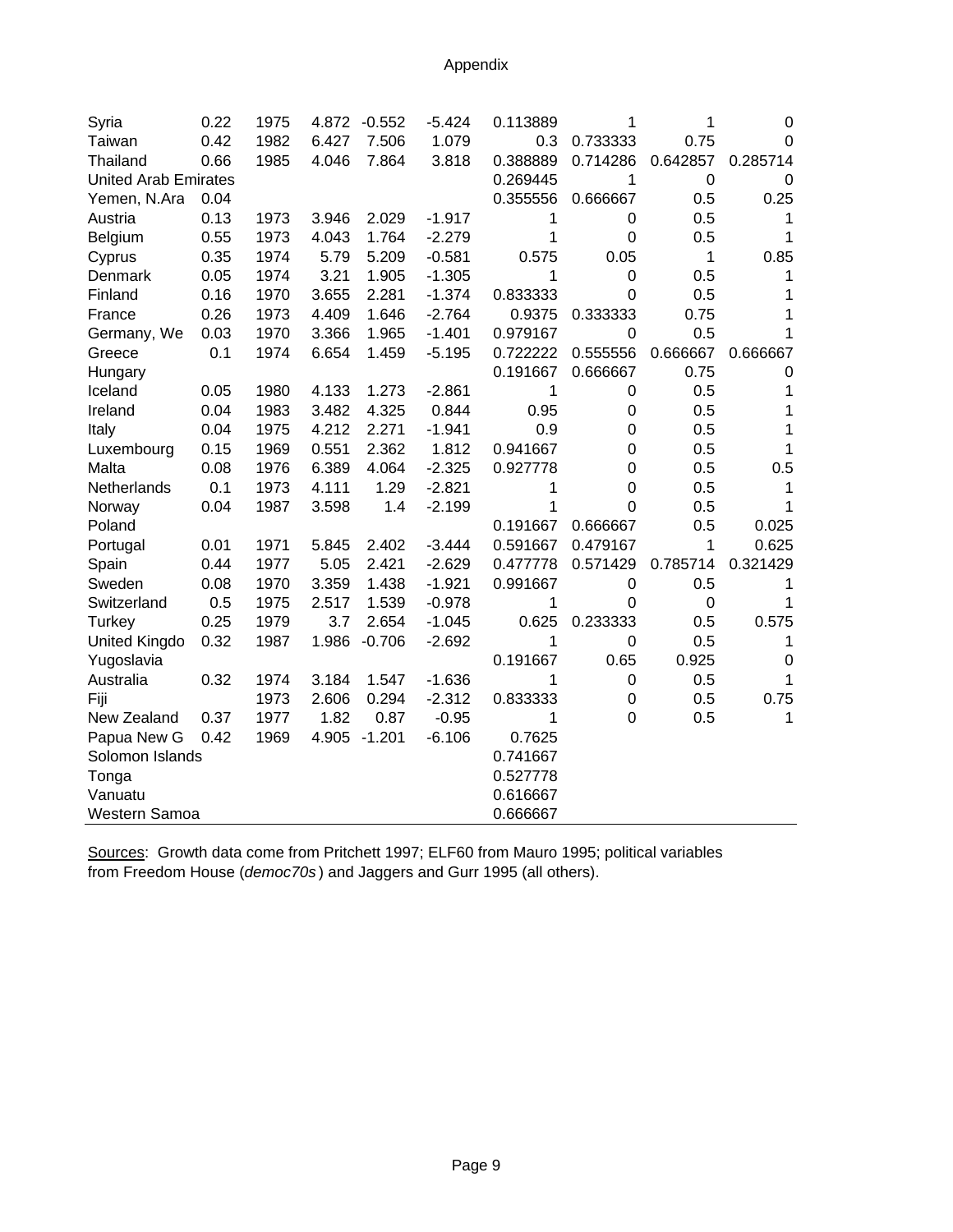

Figure 1: Partial correlation between democracy and economic growth, 1970-89 (controlling for initial income, secondary enrollment, and quality of governmental institutions)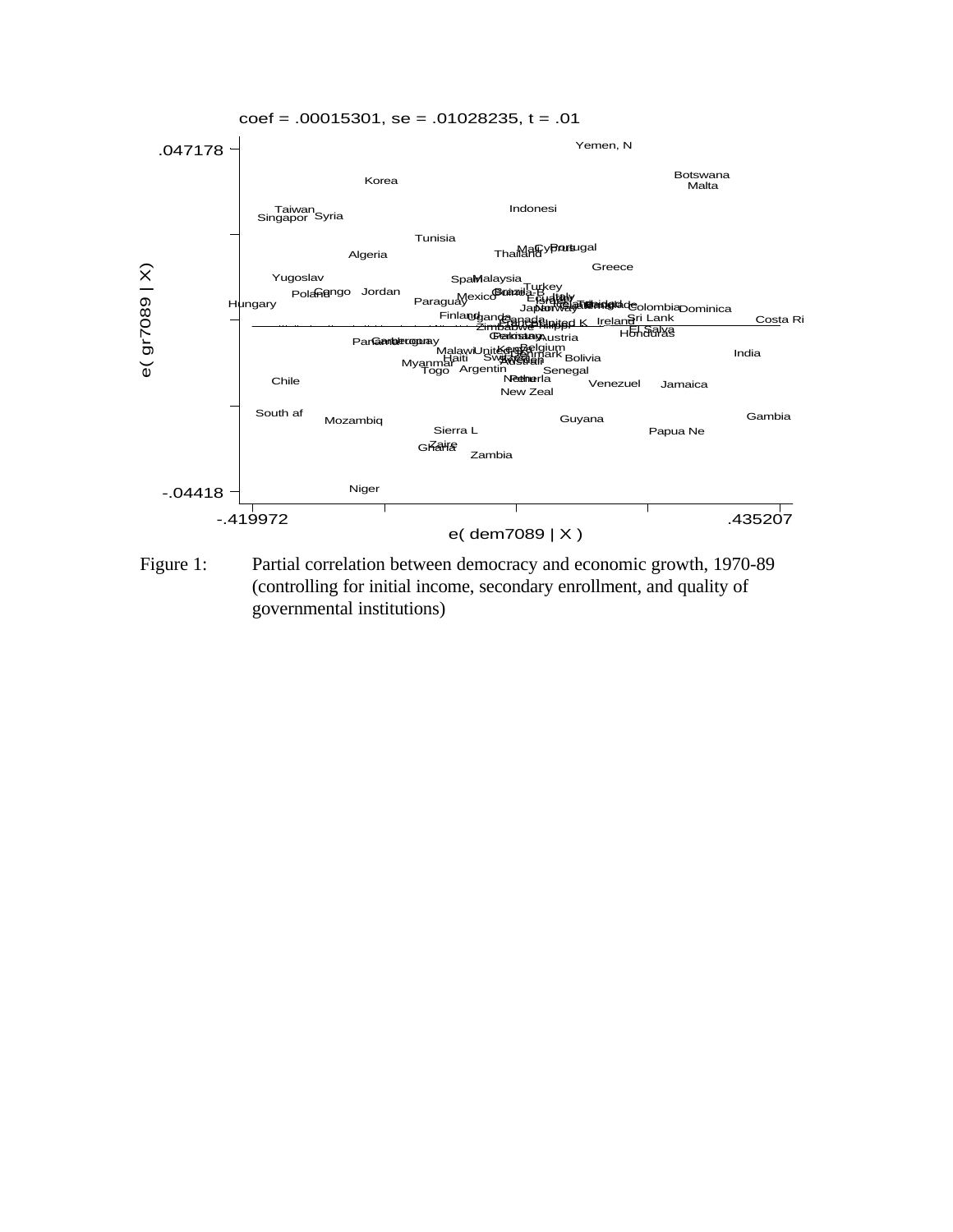

Figure 2: Partial correlation between democracy and consumption volatility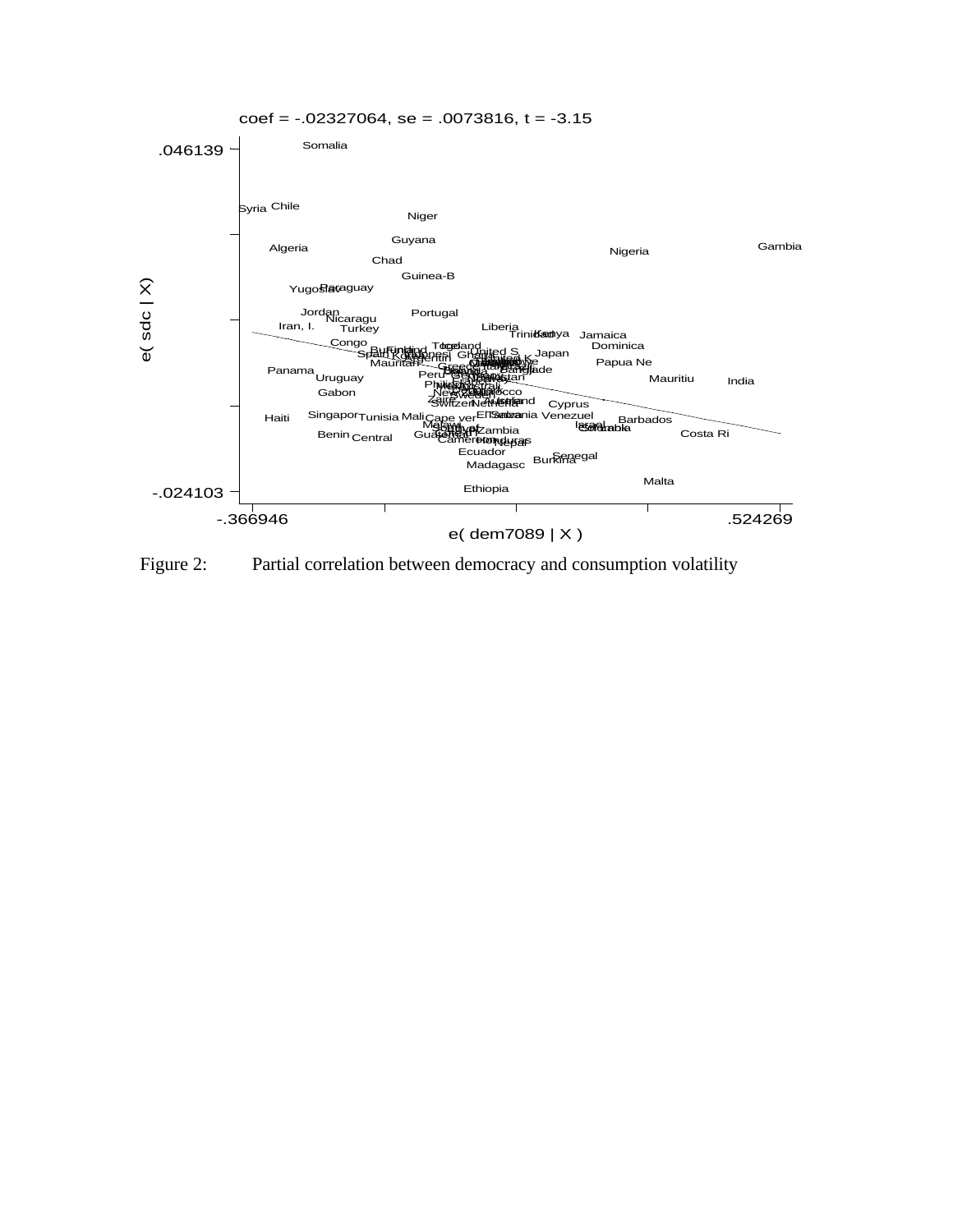

Figure 3: Ethnic cleavages and growth differentials (pre- and post- break year in trend growth)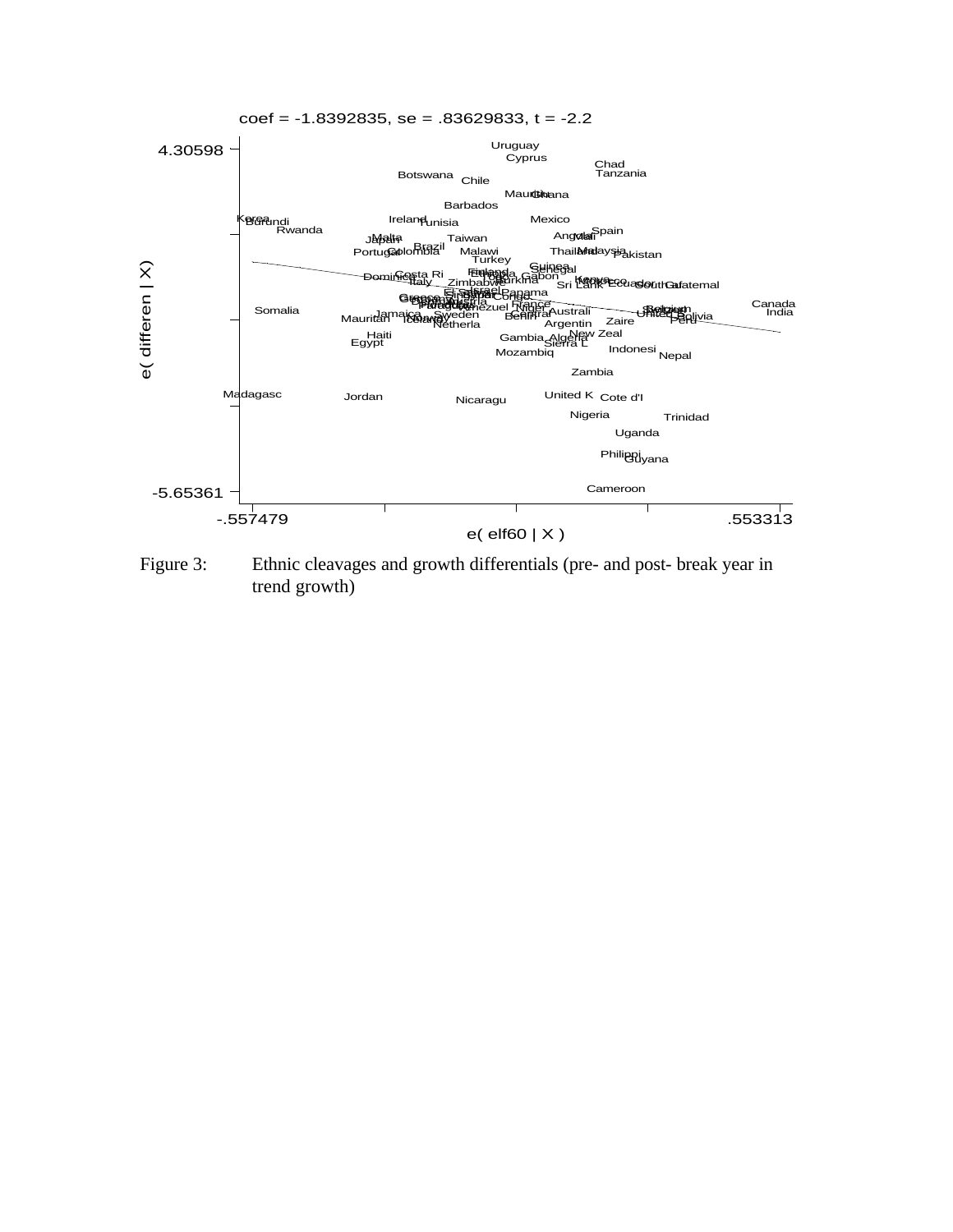

Figure 4: Democracy and growth differentials (pre- and post- break year in trend growth)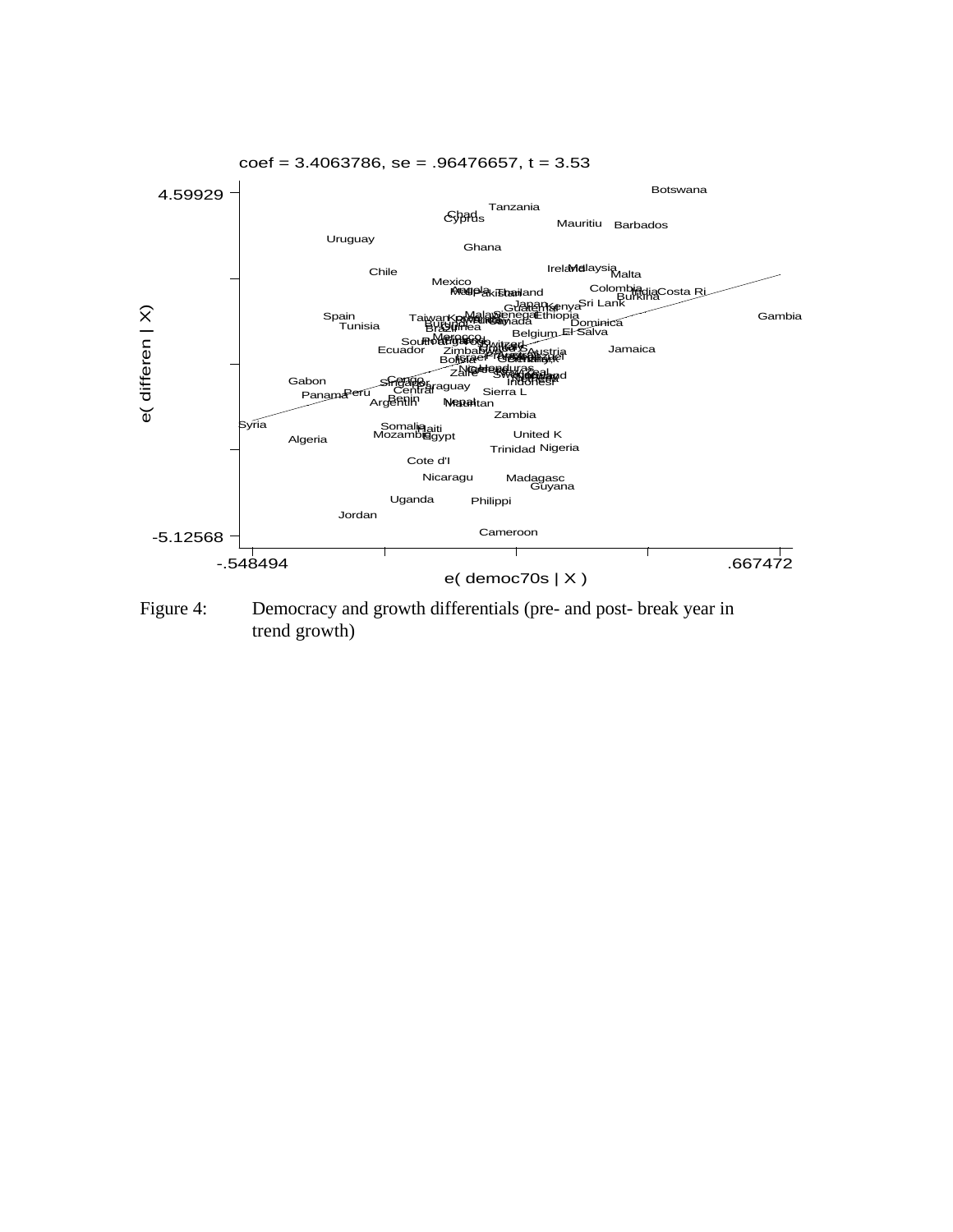

Figure 5: Democracy and growth differentials (pre- and post- break year in trend growth), excluding sub-Saharan African countries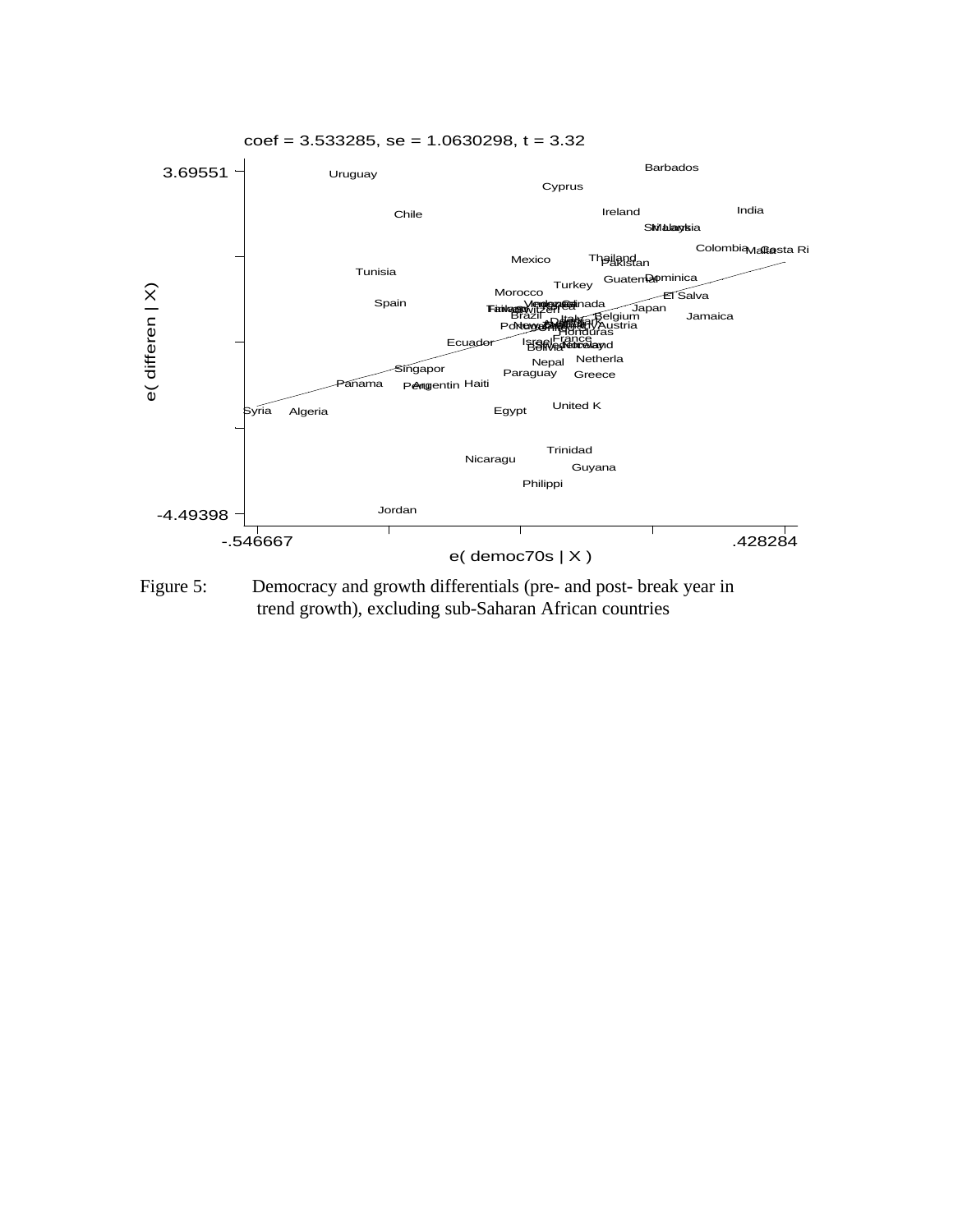

Figure 6: Institutional (de jure) independence of the executive and growth differentials (pre- and post- break year in trend growth)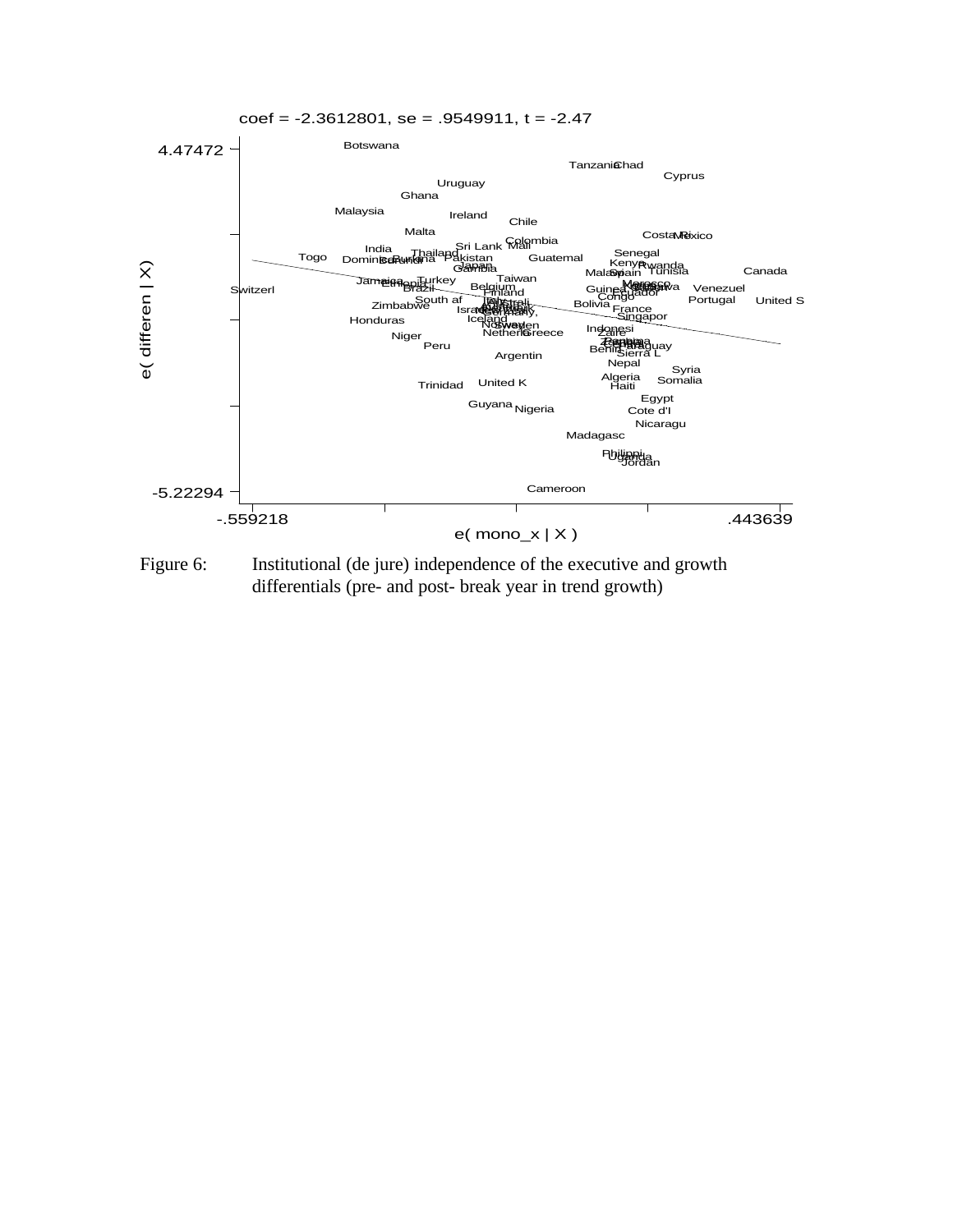

Figure 7: Operational (de facto) independence of the executive and growth differentials (pre- and post- break year in trend growth)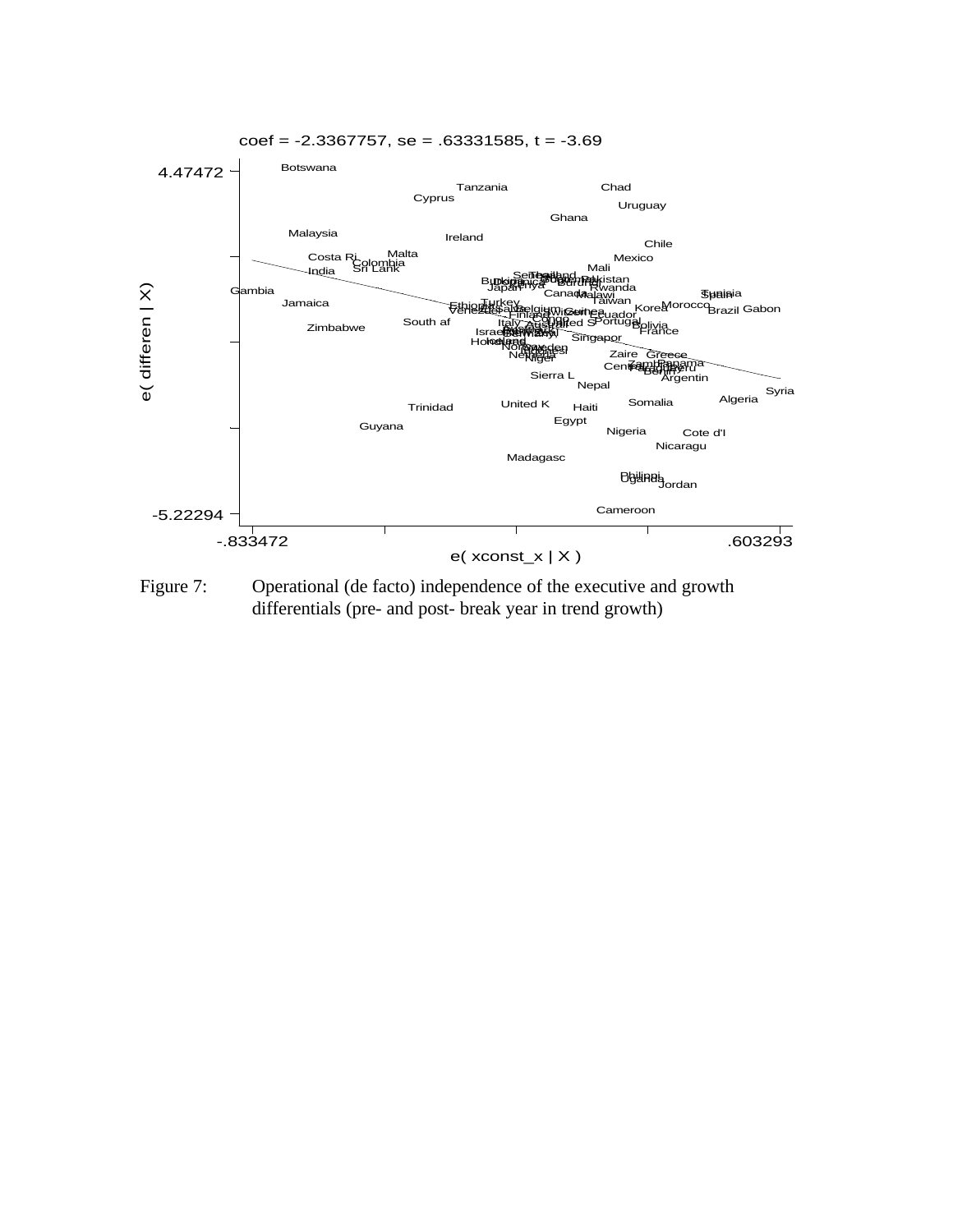

Figure 8: Ability of non-elites to access political institutions and growth differentials (pre- and post- break year in trend growth)